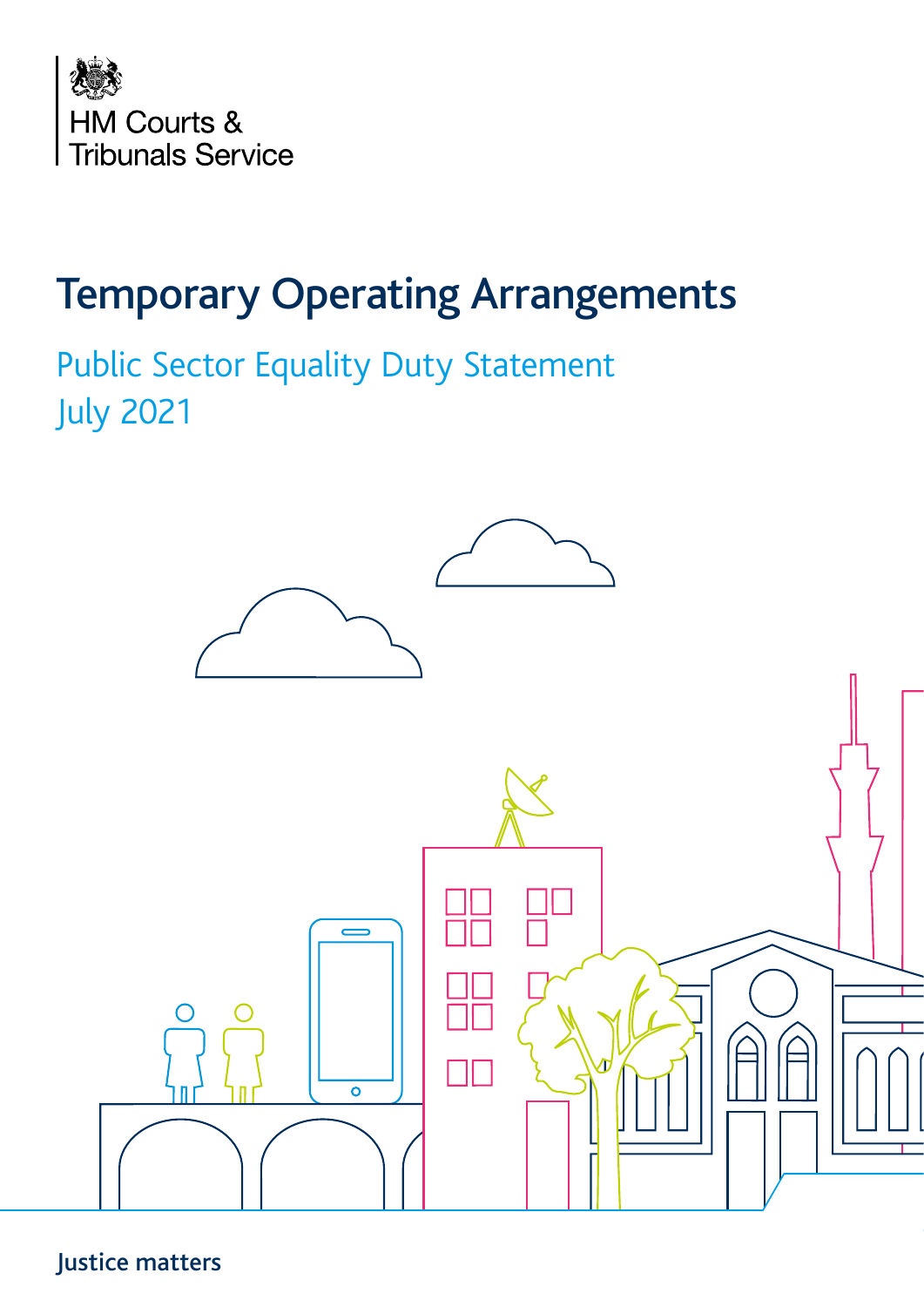

© Crown copyright 2021

This publication is licensed under the terms of the Open Government Licence v3.0 except where otherwise stated. To view this licence, visit [nationalarchives.gov.uk/doc/open-government-licence/version/3.](http://nationalarchives.gov.uk/doc/open-government-licence/version/3)

Where we have identified any third party copyright information you will need to obtain permission from the copyright holders concerned.

This publication is available on our website at [www.gov.uk/official-documents](http://www.gov.uk/official-documents).

Any enquiries regarding this publication should be sent to us at changesomethingthatmatters@justice.gov.uk.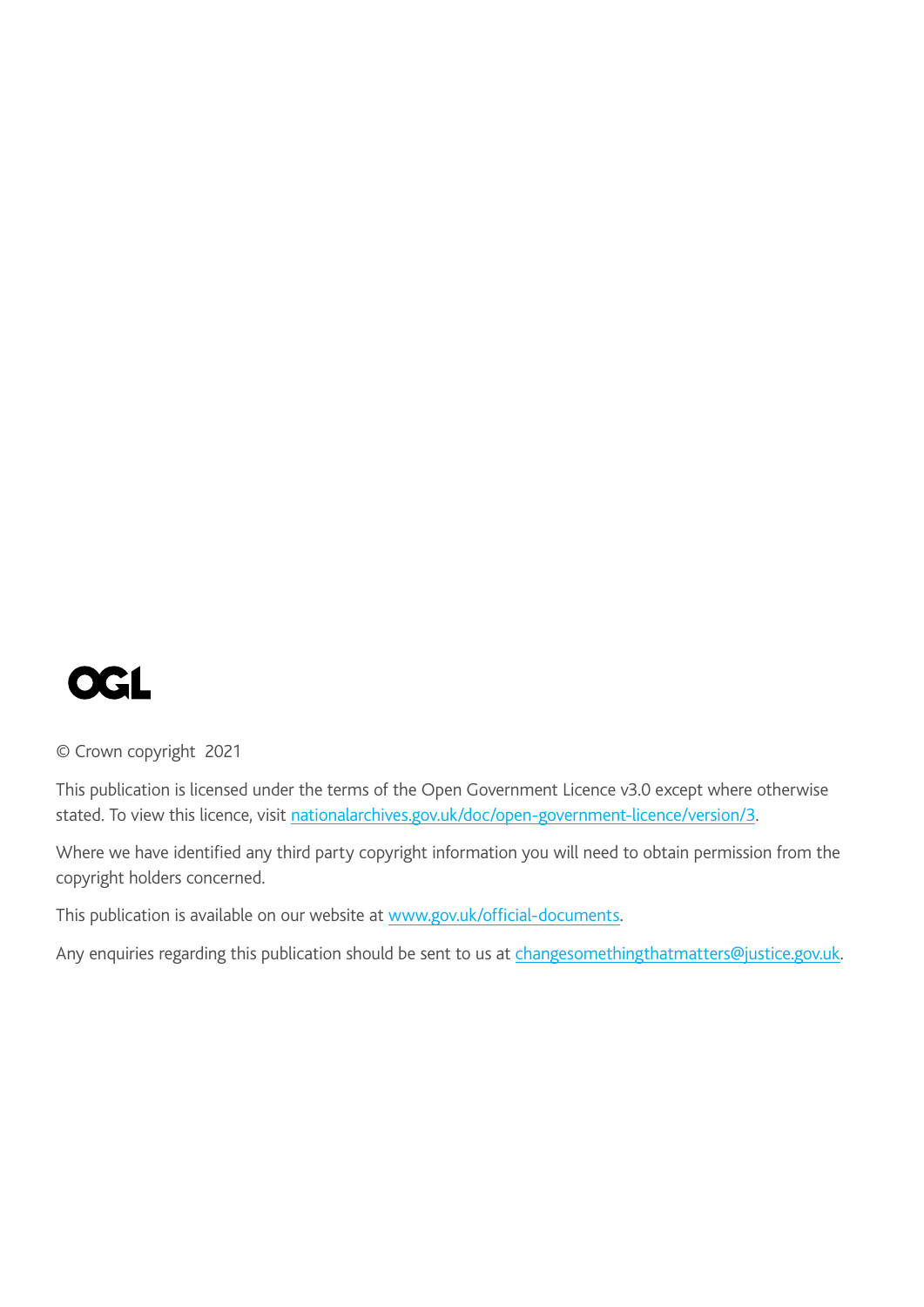

# **Contents**

| Introduction                 | 1              |
|------------------------------|----------------|
| Proposals summary            | $\overline{2}$ |
| <b>Assessment of impacts</b> | 3              |
| <b>Overall assessment</b>    | 10             |
| <b>Future actions</b>        | 13             |
| <b>References</b>            | 14             |
| <b>Annex: Mitigations</b>    | 15             |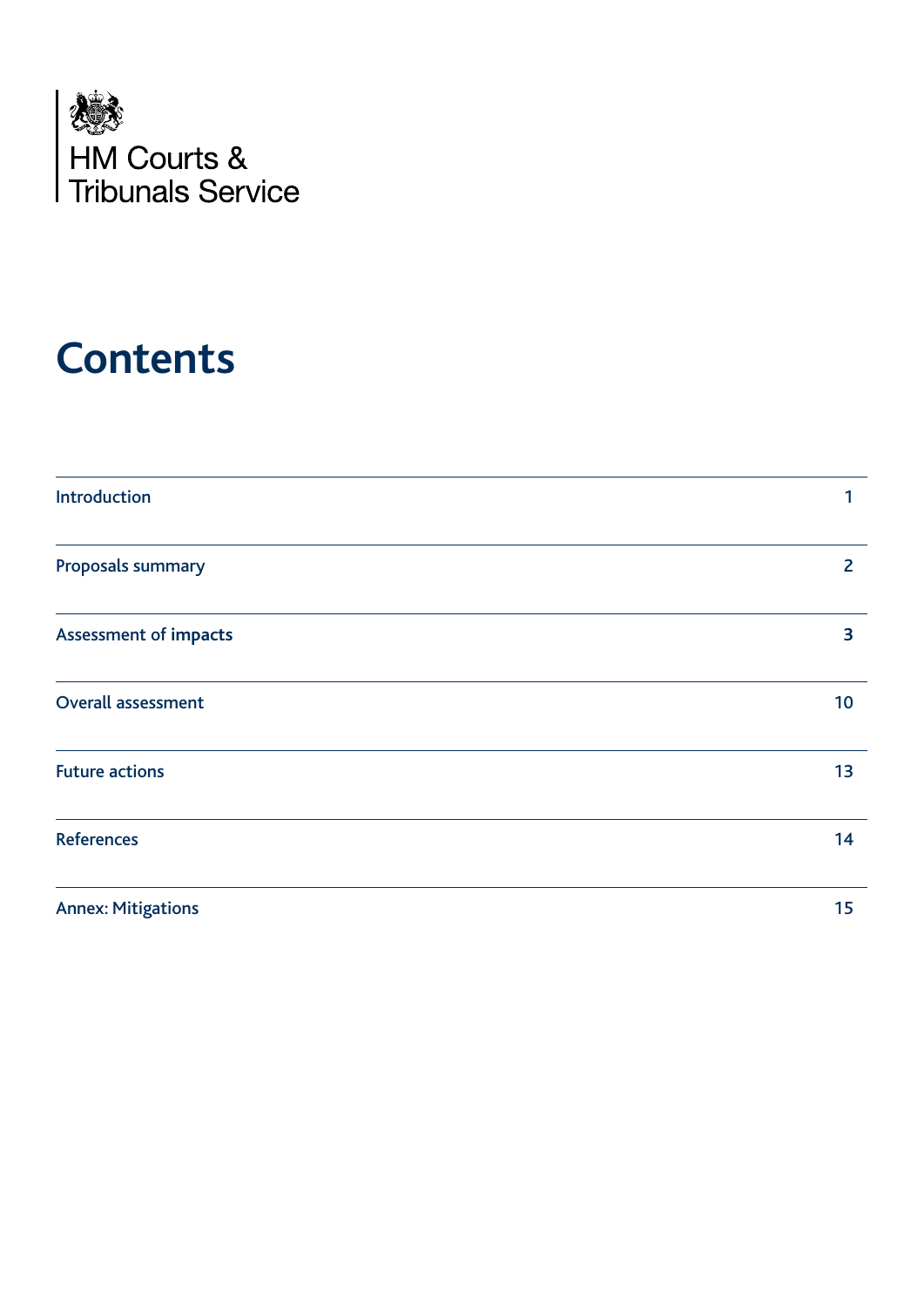# <span id="page-3-0"></span>**Introduction**

- 1. The Public Sector Equality Duty (PSED) is set out in Section 149 of the Equality Act 2010. This document records how, in considering the Temporary Operating Arrangements (TOA) proposals, HMCTS has had, as required by the PSED, due regard to the need to:
	- eliminate unlawful discrimination, harassment and victimisation and other conduct prohibited by the Act
	- advance equality of opportunity between people who share a protected characteristic and those who do not
	- foster good relations between people who share a protected characteristic and those who do not
- 2. The protected characteristics are: age; disability; gender reassignment; marriage and civil partnership; pregnancy and maternity; race; religion and belief; sex; and sexual orientation. The 3 aims of the duty apply to all protected characteristics apart from marriage and civil partnership, which is only relevant to the first aim (eliminating discrimination).
- 3. This PSED statement covers both public and professional court users. Impacts on HMCTS staff are not within scope of this assessment.
- 4. HMCTS continues to undertake proportionate equality assessments for our COVID-19 related justice work in line with our existing approach and informed by Equalities and Human Rights Commission (EHRC) guidance (Equality and Human Rights Commission, 2014). We have used the best available evidence within the time available to consider the likely broad equalities impacts of these proposals, within the context of needing to respond to COVID-19 challenges and the changing situation this brings about.
- 5. This statement has been revised and updated to reflect responses to the consultation (HMCTS, 2020a) on potential wider roll-out of TOA (known as Covid Operating Hours, or COH, at the time of the pilots and consultation) in the Crown Courts. It should be read alongside the consultation response document, which provides an overview of all the responses received. In this statement we have drawn on the consultation responses to reflect:
	- new evidence submitted in response to the consultation
	- existing evidence, referred to in the consultation responses, which was not used in the earlier PSED document. This includes some reporting on the earlier use of extended operating hours – which comes with the caveat that the COH pilots were significantly different from the models, and context, of previous testing of extended and flexible court operating hours. This statement also now includes brief references to findings from the Flexible Operating Hours (FOH) project (IFF Research / Frontier Economics, 2021). Again, there are caveats around the extent to which these findings are relevant or applicable to TOA in the Crown Courts. The FOH projects comprised two pilots, in Manchester Civil Justice Centre and the County Court at Brentford. They differed from TOA in a number of ways, including jurisdiction (FOH was tested in civil and family courts) and used different models (the FOH model in Manchester included the shifting of a sitting day from 10-4pm to 2-7pm and in Brentford there were additional AM (8-10-30am) and PM (4:30-7pm) sessions, so both different hours to **TOA**
	- existing evidence, that was referred to in the earlier PSED statement, but which we have revisited in the light of the consultation responses
- 6. As discussed in the next section, this revised PSED statement covers both the original model piloted in late 2020, and a further model developed following the consultation.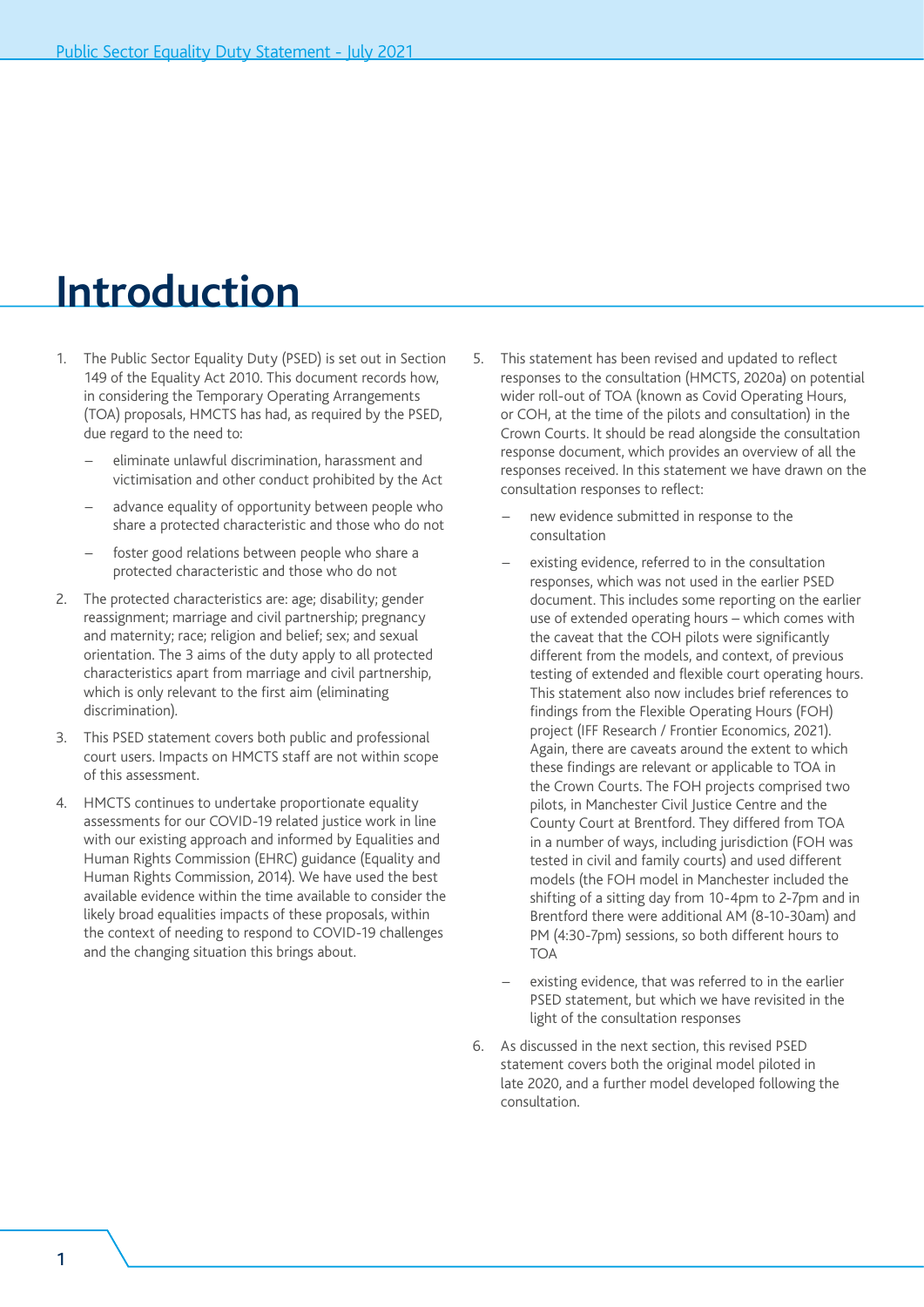# <span id="page-4-0"></span>**Proposals summary**

- 7. As part of HMCTS' Crime Recovery Plan, one of the four pillars to recovery is to consider adopting different operating hours as part of maximising HMCTS' own estate. The pandemic and its necessary countermeasures continue to be an unprecedented challenge to courts and tribunals which merits an unprecedented response. COH was piloted in 7 Crown Court centres to test if we could do more in the limited space we had to support recovery. The COH pilots were unrelated to previous pilots which have tested extended and flexible operating hours in the civil and family courts. COH was purposefully designed to respond to the impacts of COVID-19, and to be a temporary response to increase capacity.
- 8. The TOA model used in the pilots involves the running of dual court lists in the same courtroom, one in the morning and one in the afternoon. Alongside what was then called a 'COH court' at least one 'standard hours' trial court operated at the same court site. This is referred to as the original piloted model.
- 9. No one individual (either a public or professional user) is expected to participate in both the morning and afternoon session in one day. For example, morning trials that last more than one session would return for the morning session the next day. The TOA dual list would be used in one courtroom per site and there is always at least one other courtroom running standard hours jury trials.
- 10. Representations to remove cases from TOA lists can be made by or on behalf of any party at a pre-trial hearing, which takes place in advance of confirming whether the trial will be listed into a TOA court or a standard hours court. Alongside this, there are provisions for practitioners to make an application, supported by reasons, to move a case should attendance at a TOA court be impractical.
- 11. As set out in the response to the consultation, a further model has been proposed, which could be taken up at local level. In this model, extended sessions operate for longer than the standard court hours, but those sessions are held entirely remotely. The remote sessions would consist of non-trial work, e.g. Pre-Trial Preparation Hearings (PTPHs), mentions, sentencing etc. Extended remote sessions would run for a minimum of 7 hours, to allow for any potential delays with technology, but also reflecting that the need to travel would be removed, so providing for a longer day. By operating remotely, it would free up the physical estate exclusively for trials where rooms permit. In both models, locally-led roll out is a guiding principle. Rather than a national roll out, Resident Judges will be supported in implementing whichever TOA model (or mix of the two) best suits the local circumstances of their court.
- 12. As well as these guiding principles, TOA are timebound measures which will come to an end six months after any court chooses to implement them.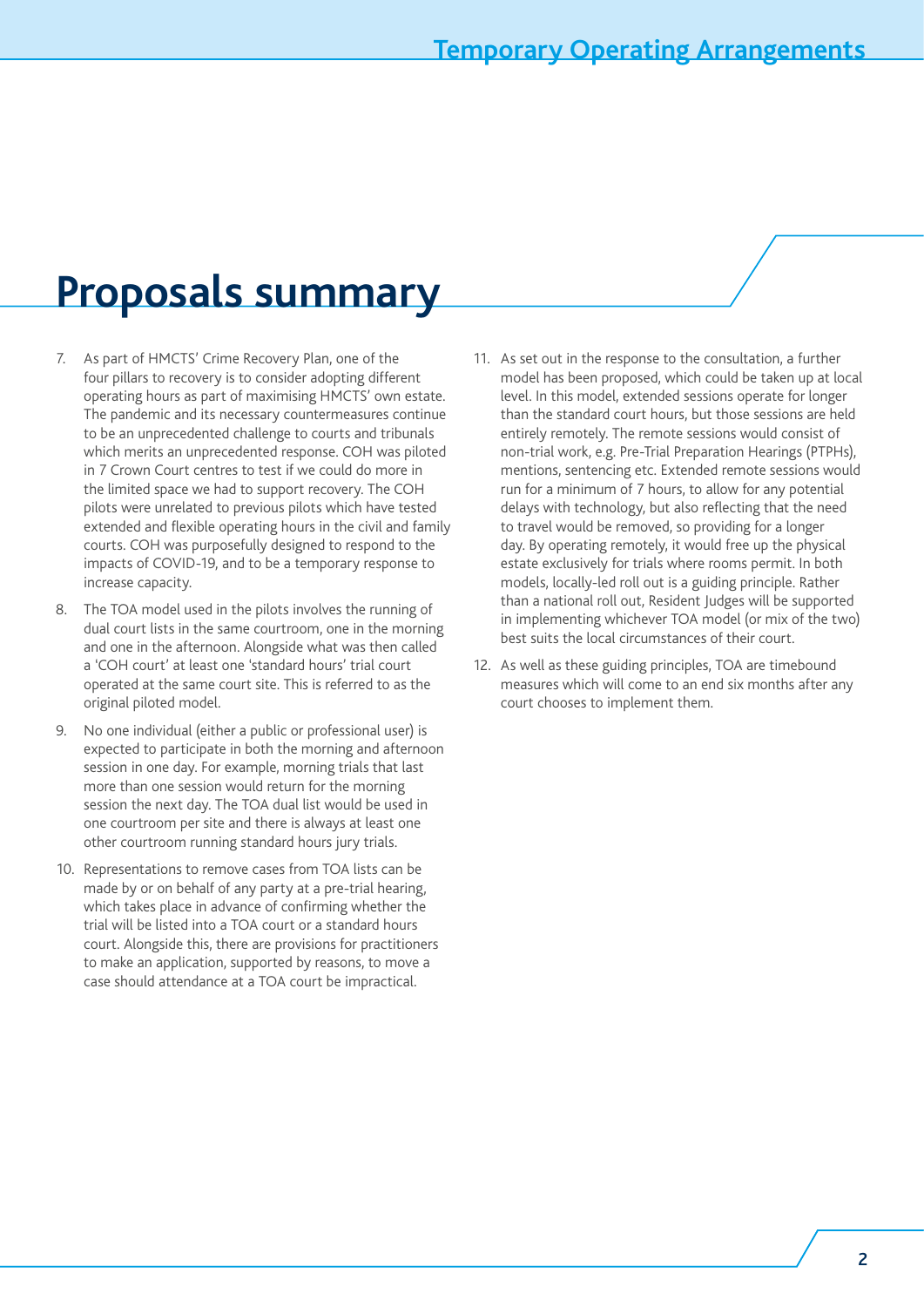# <span id="page-5-0"></span>**Assessment of impacts**

## Direct discrimination

13. No potential for direct discrimination, on the grounds of any protected characteristic, was identified from the assessment pilot sites or through the consultation. No potential for direct discrimination is anticipated from any further rollout of TOA, using either of the 2 proposed models.

## Indirect discrimination

- 14. Feedback from the consultation and other evidence (both discussed below) all refers to the original piloted model. The remote working model has not been piloted or consulted on, but consultation feedback and other evidence have been used to infer the possible impacts of this approach.
- 15. The most frequently cited discriminatory impact, in both consultation responses and secondary evidence, is the potential for indirect sex discrimination (and, in some cases, indirect pregnancy and maternity protected discrimination). As discussed below, there is some evidence suggesting that TOA might have a greater impact on people with caring responsibilities, compared to those without such responsibilities. As mentioned in some consultation responses, this would affect both women and men. However, ONS time use analysis (Office for National Statistics, 2016) suggests that, on average, women spend more time than men caring for children (4.7 hours per week compared with 1.9) and adults (0.3 hours per week, compared with 0.2). If it is accepted that women are more likely than men to care for children and dependant adults, then there is an equality dimension. As discussed further, this was raised as a concern within recent surveys of legal professionals. This feedback applied to the piloted model.
- 16. It is anticipated that such impacts would be less likely with the remote working model, because savings in travel time would offset the longer working day. Within the consultation responses, there was a suggestion that technology to support remote hearings could be used in conjunction with, or as an alternative to, COH, especially for shorter cases, such as PTPHs. Findings from a recent Women in Criminal Law survey may be relevant to the remote working TOA model and its potential to address impacts on those with caring responsibilities (although it is

acknowledged that this is not about remote hearings in a TOA context). This found that "96% of respondents were in favour of retaining a presumption of remote hearings in Court, where no one has requested otherwise, in some circumstances" (Women in Criminal Law, 2021, page 1). Reasons, cited by these 511 respondents, included:

- impact on travel time (505, 97%)
- saved costs (483, 93%)
- ability to complete other work on the same day as a short hearing (489, 94%)
- impact on childcare or other caring arrangements (54%, 279) (see Women in Criminal Law, 2021, page 2)
- 17. There may also be potential for indirect discrimination linked to the religion and belief protected characteristic. For example, Muslim prayers take place from Friday afternoon onwards and the Jewish Sabbath starts from sunset on Friday. In comparison with courts operating standard operating hours, TOA may have a bigger potential impact on those practising certain faiths. This could still potentially apply to the remote working model.
- 18. A number of consultation responses refer to potential public health implications of having two groups, in different trials, using the same courtroom in one day. For example, the CBA response refers to risks associated with 'crunch points' during the day (Criminal Bar Association of England and Wales, 2020, page 36). These responses predated the COVID vaccination programme. However, we acknowledge the possible equality dimension as national data tells us that older people, disabled people (as defined in the Equality Act), men (compared with women for most age groups), and people from Black, Asian and Minority Ethnic backgrounds (compared with White people) are at greater risk of serious health impacts from COVID-19 infection (see Office for National Statistics, 2021). We also acknowledge the intersection of the age, disability, race and sex protected characteristics in terms of COVID impact. Any courts potentially using the piloted model would adhere to HMCTS guidance on cleaning and other areas of COVIDcompliance; additional cleaning has been incorporated into the TOA model. This impact would only apply to the piloted model, not the remote one.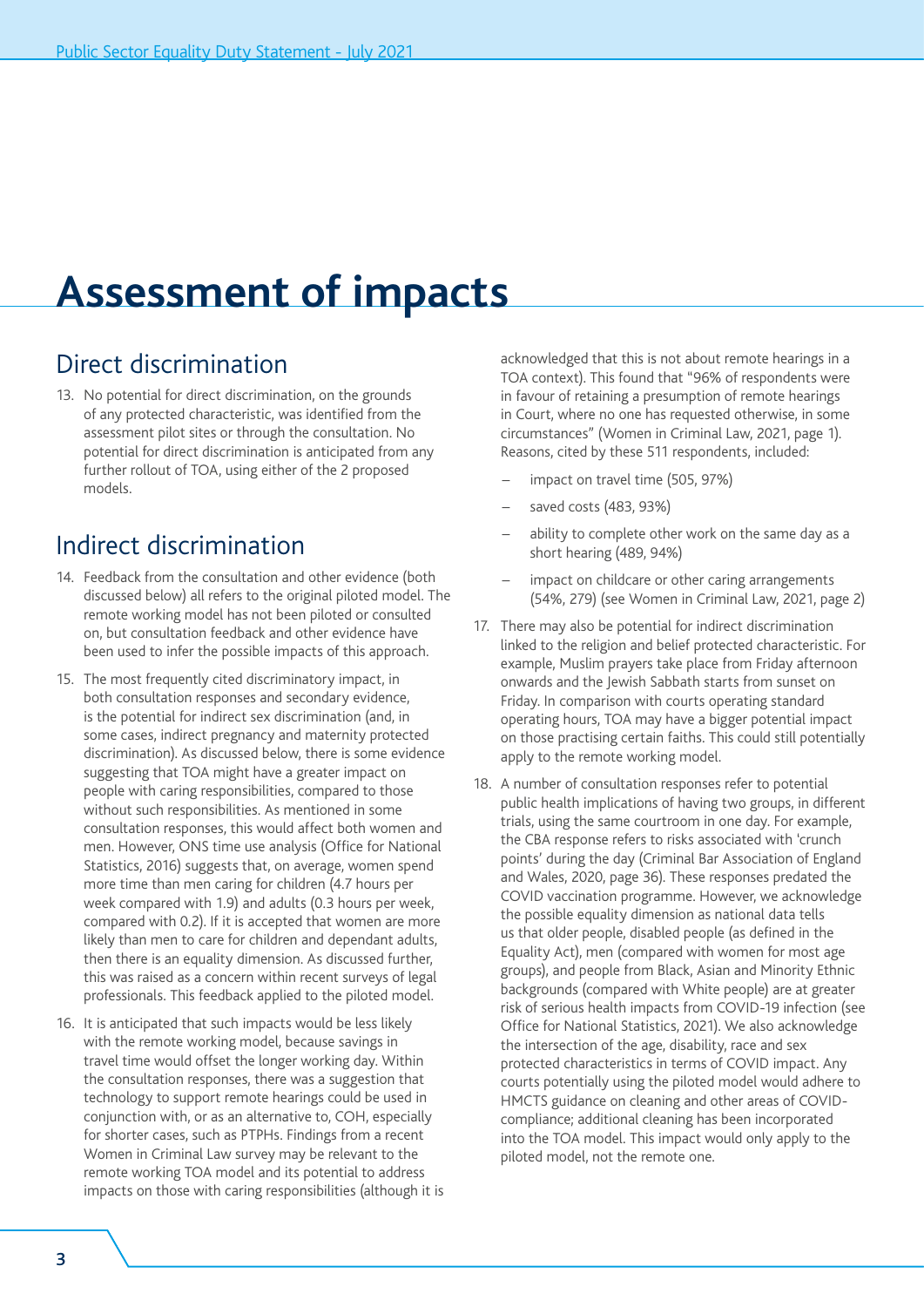- 19. Further discussion of potential indirect discrimination has been covered in terms of impacts on two broad groups: public users (including jurors, victims, defendants and witnesses) and legal professionals and others. This reflects their different types of engagement with TOA.
- 20. For public users, attending a TOA court this would typically be for the duration of a trial lasting up to three days. For victims, witnesses and defendants, whose cases are scheduled for a standard-hours court (in a location where TOA is also running), there could also be potential longerterm impacts. Possible displacement effects are considered below.
- 21. Legal professionals and others regularly working in courts implementing TOA will be impacted for the period it operates. The consultation responses made the case that the impact could go beyond a limited TOA period and affect individuals' futures in the legal profession.
- 22. For both models, no potential indirect discrimination, linked to the following protected characteristics was identified: gender reassignment, marriage and civil partnership and sexual orientation.
- 23. The following sections explore further the impacts on different groups of participants in both TOA and standard hours courts. Further sub-headings have been added to reflect different themes drawn from consultation responses and other evidence.
- 24. Because the remote working model has been developed as a response to some of the issues raised in the consultation (with use of video or audio hearings also being proposed in some responses), a more general assessment of its impacts is provided below. There is a wider evidence base on remote working, and HMCTS has (separately) looked at the equality impacts of increased remote working as a response to COVID-19. However, in the case of TOA, it is relevant that the remote working model will only be used for certain types of cases. As discussed below, this means, for example that the remote working model should have relatively limited impacts on victims and witnesses (and those who support them) and on jurors.

### Jurors, victims, witnesses and defendants

### **Breaks in sessions**

25. While breaks in sessions are a judicial decision, COH courts were designed to have at least one 30 minute break. The pilots identified a small number of examples where breaks had not occurred. It found that, when there were no breaks in COH sessions, "it was felt that concentration levels for all parties, and in particular jurors, were impacted." This impact might be especially felt by people with conditions that affect concentration or physical stamina (so potentially indirect discrimination linked to the disability protected characteristic). Breaks would also be an issue for those with conditions that require regular medication or interventions (for example, people with diabetes). For

these kinds of impact, the age protected characteristic might intersect with disability, because of the relationship between disability and ageing. Such impacts would apply to the piloted model, but probably not to the remote model because of the different work it involves.

#### **Witness attendance**

26. The consultation response from the CBA refers to the possibility of indirect sex discrimination, stating that:

"EOH may also have an indirectly discriminatory impact on female witnesses and complainants … because the cohort of cases that it targets, single defendant/ 1-3 day cases, comprise the majority of domestic violence and sexual assault cases." (Criminal Bar Association of England and Wales, 2020, page 44).

- 27. Their view is supported by the Victims' Commissioner whose response suggests that potential adverse impacts "affect women most since they are, overwhelmingly, the most frequent complainants in high harm cases and could possibly amount to a level of indirect sex discrimination" (Victims' Commissioner for England and Wales, 2020).
- 28. While the pilot assessment found limited evidence of witnesses being required to attended court over multiple days, the Victims' Commissioner's response notes that the 'hard stops' at the end of an AM or PM session could result in this occurring. The response adds that the mitigation of sitting for longer, to prevent this exists, in standard hours courts but is not currently possible for COH. The Victims' Commissioner's response describes how:

"a complainant, a child victim of sexual abuse or someone who has been trafficked, might give half of their evidence on one day and be required to wait, often in anticipation of stressful cross-examination overnight until the same time on the next day" (Victims' Commissioner for England and Wales, 2020).

Standard hours courts do have flexibility, but it is nevertheless possible in those courts for witness testimony to be split over more than one day.

29. The Victims' Commissioner's consultation response also notes the pilot's observation that in COH courts legal professionals had less time to speak to other parties before the hearing. The Victims' Commissioner adds that the level of support for witnesses may be reduced as the Witness Service does not operate for the full extent of COH hours and, although it is proposed that HMCTS staff could fill gaps, there was concern that they have not have the same level of training (Victims' Commissioner for England and Wales, 2020). There is a suggestion, from feedback contained within the CBA survey of COH pilot participants, that HMCTS staff were not always available and that there were negative impacts on witnesses as a result:

"One of the witnesses was required to stay to assist the police with enquiries. After 4pm the witness care officers left (as they are not contracted to work the EOH court) and an usher took over. The usher left at 5pm when the jury were sent home, despite the witness still being in the Court building and required to assist the police with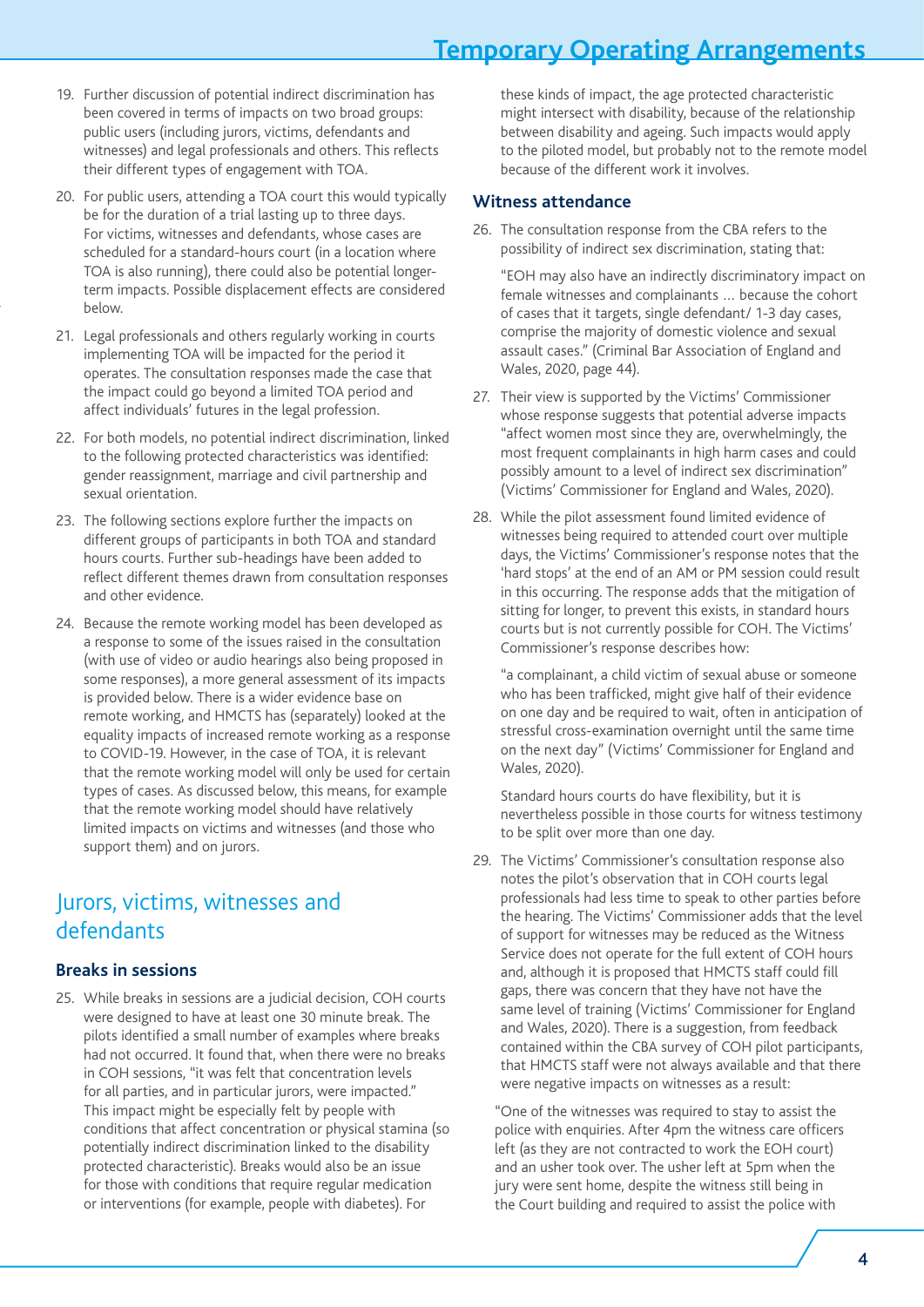ongoing enquiries. The witness (understandably) left without being released by the CPS rep which meant that the enquiries could not be immediately completed and resulted in further disruption to the witnesses' evening as the police had to arrange for the witness to attend the local police station. All could have been avoided if the usher had remained with the witness as had been expected" (Criminal Bar Association of England and Wales, 2020, page 51).

- 30. The Citizens Advice Witness Service's consultation response (unpublished, 2020) agrees that HMCTS staff would need to provide support where the Witness Service are not able to cover the extended hours. They further noted the challenge in securing available waiting room space.
- 31. The TOA model states that a "trial with a vulnerable witness (where s28 has not been utilised) is unlikely to be suitable for a shift court." However, there are concerns from the Victims' Commissioner that it will not be possible to assess whether COH is suitable for a victim or witness, due to lack of clarity around identification and communication of suitability criteria with the judiciary (Victims' Commissioner for England and Wales, 2020).
- 32. As in all listing decisions, the resident judge will work with relevant parties to agree how a case will be listed. The use of TOA at their court, the case mix, nature and frequency of cases being brought to that court will be a factor under consideration when making the decision. With reduced court capacity due to COVID we have generally seen a tendency to prioritise more complex cases in listing decisions over shorter cases. TOA courts may therefore provide a means for shorter cases to be heard more quickly, should the judge wish to have this option. In the pilot assessment, it was found that "COH courtrooms dealt with substantially more trials than standard hours courtrooms, with more cracked and effective trials being disposed of in COH courtrooms" (page 8). There were 3.5 trial disposals per room per week in COH, compared with 0.9 in standard hours (page 9). The pilot assessment report adds that "judges tended to list less legally complex, shorter cases into COH sessions" (HMCTS User Experience and Insight, 2020, page 9). This could create a mix of potential adverse and positive impacts. On the one hand, the disadvantages of TOA courts could fall disproportionately on female witnesses and complainants. On the other, having their case heard in a TOA court could mean that it would be heard more quickly, and they would therefore have faster access to justice.
- 33. Only the piloted model would directly affect witnesses, as witnesses would not be in attendance in the remote working model.

### **Displacement effects**

34. Turning to impacts on participants in standard hours courts, the pilot research considered the potential for adverse impacts resulting from displacement effects – that is, unintended effects caused by the displacement of cases which might otherwise been heard, if the AM and PM trials hadn't been running. Such impacts could potentially affect both victims and witnesses and defendants. In the research findings it is reported that:

"Courts reported that they tended to list less legally complex, shorter cases and those that are likely to crack in the COH court. Longer, more serious cases were directed to the standard hours court room because they needed the greater flexibility that a full day session provides" (HMCTS User Experience and Insight, 2020, page 10).

35. The research suggests that listing officers defined short cases as those with one defendant and which were estimated to last three days or less. The research found that:

"The listing of shorter cases in the COH courts generated mixed views among judges and listing officers. Some appreciated the capacity to hear cases that would otherwise not be heard, while others felt that resource should be deployed on longer cases" (HMCTS User Experience and Insight, 2020, page 10).

- 36. COH were used for a wide range of case types (with drugs, fraud and ABH charges being mentioned in the research assessment). In addition, the piloted approach, in which trials with traditional hours also ran, was found, in the research, to maintain a mix of cases (longer/shorter and complex/simpler). Based on the research assessment, there was no evidence of significant displacement effects (and therefore no evidence of disproportionate impacts linked to any protected characteristics).
- 37. Further monitoring would need to take place with any further use of the piloted model. The consultation response from the Victims' Commissioner notes that:

"The assessment report gives an example of one court involved in the pilot: *"Due to the case profile at one site (where the majority were sex cases) it was harder to find appropriate cases that fitted with the COH court. The resident judge therefore used the COH courts for short work or other court business when needed."* 

In any follow-up evaluation, I would like to see what the impacts of the case requirements for COH courts, i.e. shorter/less complex, have on listing other cases within the court. … I would be particularly concerned if displaced cases unintentionally led to longer waiting times for vulnerable or intimidated victims and witnesses, many of whom will have protected characteristics" (Victims' Commissioner for England and Wales, 2020)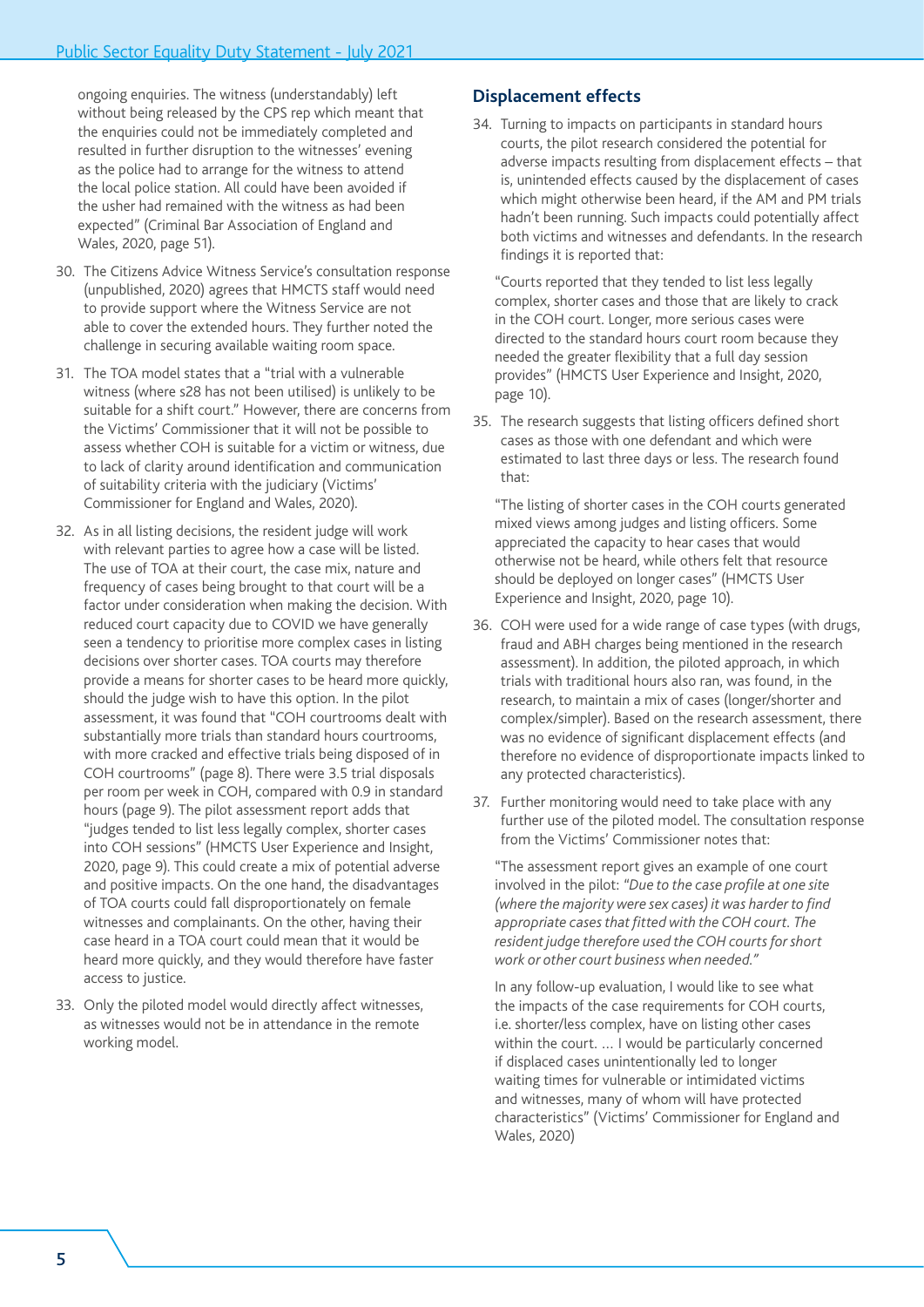38. Such effects should not be an issue with the remote model as courtrooms would not necessarily be used to facilitate remote hearings, with judges using chambers or other space. The remote model therefore creates additional capacity rather than removing standard hours capacity.

### **Impacts of the remote working model**

39. The remote working model's case mix doesn't require jurors to be present. Victims and witnesses are very unlikely to be required. It is more likely that defendants would need to attend. However, it is anticipated that most defendants would be in secure settings, meaning that disabled and vulnerable defendants should have appropriate support. It is acknowledged that remote hearings can present access issues for disabled defendants (for example, neurodiverse individuals or those with sensory impairments). This is covered further in our separate PSED consideration for remote hearings, in a Covid response context, but, broadly, reasonable adjustments should be available to mitigate adverse impacts and judges can decide to have a physical hearing if necessary.

### Legal professionals and other participants

### **Impacts linked to caring responsibilities**

- 40. As part of the COH pilots, the views of legal professionals were collected both in interviews and via a survey. Legal professionals who took part in interviews and worked in the PM court reported, in our assessment, that they often arrived home later in the evening, which caused many to feel that their work life balance had been negatively impacted. As part of the COH assessment, the survey asked respondents how they rated their experience of being involved in a COH trial. Overall, male respondents were more likely to rate their experiences both positively and negatively than female respondents, who were more likely to express a neutral view.
- 41. Similar proportions of respondents both with and without childcare responsibilities expressed positive, neutral and negative views - around a fifth of respondents rated their experience as either good or very good, two-fifths rated it as neither good nor poor, and two-fifths rated it as poor or very poor. Respondents with childcare responsibilities were however more likely to express stronger views (both 'very good' and 'very poor').
- 42. These figures are based on small numbers (27 men and 13 women) and should be regarded as representative of respondents' views only (HMCTS User Experience and Insight, pages 16-17). It is possible that lower response numbers from women reflect that they had to turn down work in COH sessions and that those with caring responsibilities were less likely to take part in the pilots (and therefore to complete the survey). The proportion of women who responded is slightly lower than would be expected from the national statistics. As of December 2019, women constituted 38 per cent of the Bar (see Bar Standards Board, 2020a), whereas 33% of pilot survey respondents were female. However, we do not know the male / female breakdown for the localities covered by the COH pilots.
- 43. There were also small response numbers in the small scale 'proof of concept' piloting previously done at Croydon Crown Court. Out of 82 advocates, 14 mentioned the impact of 'shift sittings' on childcare arrangements, with 11 negative (6 women, 2 men and 3 unspecified sex) and 3 positive responses (2 women, 1 unspecified (London Criminal Justice Partnership, 2011, see pages 29 and 31).
- 44. Returning to the question on work life balance, there is a reasonable assumption that caring responsibilities are a significant part of maintaining a work life balance – and that, as referred to above, on average women spend more time than men on caring for others.
- 45. Potential adverse impacts on female barristers were identified in the North-Eastern Circuit Women's Forum report of a survey on proposals to extend the operating hours of courts without safeguards (North-Eastern Circuit Women's Forum, 2020). The survey was a response to HMCTS's proposal, in its recovery plan published in July 2020 (HMCTS, 2020b), that options were explored on for extended operating hours to increase capacity. Survey findings included that 80% (474 of 594) of respondents said earlier starts would have a negative impact on them, rising to 88% (519 of 587) for later finishes and 86% (510 of 595) for longer afternoon sessions. Over half of respondents (55%) said it would lead them to consider leaving the Bar, with 62% saying they would consider reducing the days/ hours they work. (These percentages are based on 447 responses, but numbers, for different response options, are not stated, see North-Eastern Circuit Women's Forum, 2020).
- 46. A survey of the Midland Circuit Women's Forum on extended operating hours covers similar themes. This survey was carried out in Summer 2020, as a "response to growing concerns that HMCTS would implement extended operating hours (hereafter 'EOH') for some courts on a temporary basis with a view to reducing the backlog of cases occasioned by the coronavirus pandemic" (page 4). It concludes that "if EOH are introduced it will impact on women to a greater extent than men" (page 21). This partly reflects qualitative feedback, but also this comparison of male and female respondents: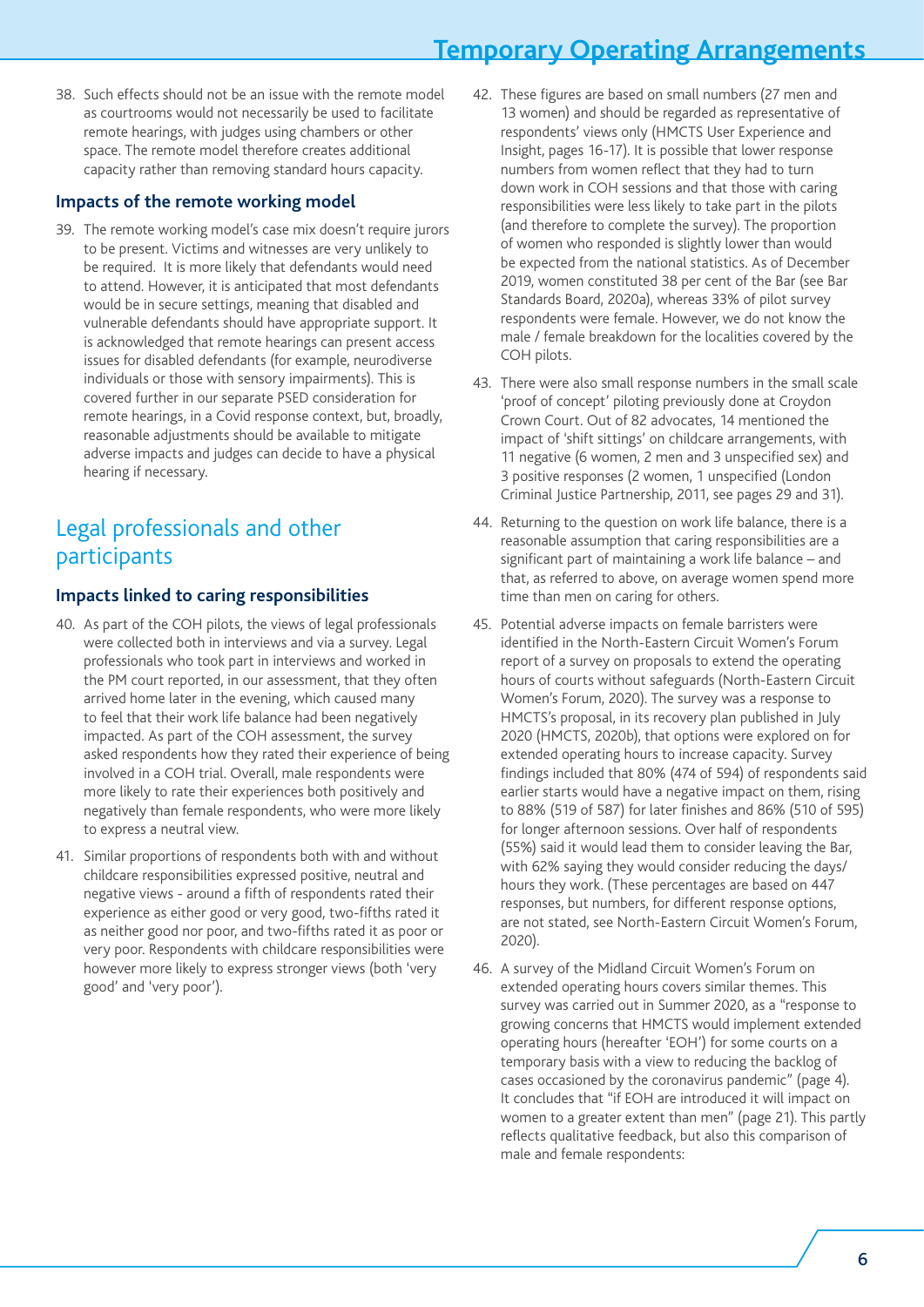"More women than men expected to have to turn down instructions if extended operating hours are introduced: for example, if 9am starts are introduced, 58% of female respondents as against 46% of male respondents expected to have to turn down instructions; if 6pm finishes are introduced 63% of female respondents as against 50% of male respondents expected to have to turn down instructions, demonstrating the discriminatory impact of these proposals." (Base numbers are not stated, but there were 224 responses to the survey, with 46% of respondents identifying as male and 50% as female. See Midland Circuit Women's Forum, 2020, page 15).

- 47. Alongside some more attitudinal content (with 88% of respondents being opposed to extended operating hours), a Women in Criminal Law survey on extended operating hours reports on reasons why respondents are opposed to EOH proposals:
	- Impact on childcare or other caring arrangements (107, 41%)
	- Impact on mental and/or physical health (33,13%)
	- Impact on work/life balance (113, 43%)
- (The percentages are based on the 262 of 480 respondents who answered this question. See Women in Criminal Law, 2020, page 4)
- 48. The conclusions of these surveys are similar to the CBA's own qualitative and quantitative research into the operation of the COH pilots, submitted as part of their response to the consultation. The CBA notes "overwhelming concern [about the] inherent discrimination of EOH" and states that "70% of responses to their survey [identified] the discriminatory impact on carers" (Criminal Bar Association of England and Wales, 2020, page 50, response numbers not stated). They cite narrative responses about individual impacts, some of which draw on individuals' experience of COH courts. For example:

"On a personal level I found this exhausting. My day does not start any later due to a late start of trial. I have 2 relatively young children (9 and 11) and I was getting home between 7.20-8pm depending on the trains and tube. Seeing my children so late was very disrupting to them as it was bedtime when I got back. The trial itself had no difficulties with witnesses. However, I would not wish to conduct a trial like this again. I was able to source family for childcare for this one off but it will financially cost me if this was the normal. School wrap around care is only until 6pm in the evening and starts at 7.30am in the morning. I have to pay extra for this wrap around care and even on these times I could not get to court in time for a 9am start or obviously get home for a 6 pm pick up if court is finishing at 6pm. Who do I get to cover a start time so early or a finish so late? I did this case as I am working mother and wanted to try it to give proper feedback. It was as I expected very tiring and not good on my family – we coped as a one off but I would not be volunteering myself for this again. The issues as to discrimination of working outside normal hours will

and did impact me as a working mother" (Criminal Bar Association of England and Wales, 2020, pages 51-52).

49. Although not fully comparable to TOA (for reasons including a later PM finish time and different jurisdiction), the evaluation of the FOH project had broadly similar findings, for example that:

"…a minority reported actually having worked longer hours when participating in FOH hearings. Those with young children reported increased contingency planning with colleagues, friends and family, adding to their workload, and making work/life balance more emotionally and practically challenging than it was under business as usual. Professionals who opted out of the FOH pilots often did so because of their childcare responsibilities, which prevented them from having the time and capacity to accommodate displaced workloads" (IFF Research / Frontier Economics, 2021, page 20).

A caveat is that FOH had different hours to COH (with the FOH pilots having evening sessions up to 7pm).

- 50. The CBA report also notes that the working day for legal professionals extends beyond the sitting hours of court. The Bar Council Protocol for sitting hours states that "advocates must undertake a great deal of work outside the courtroom and outside court sitting hours in order that hearings run as smoothly and efficiently as possible" (General Council of the Bar, undated, page 3). Lawyers may travel significant distances to reach the courts they operate in. For example, one respondent to the CBA survey notes that they live one hour from Manchester, Chester and Bolton Crown Courts and 2 hours from Sheffield (Criminal Bar Association of England and Wales, 2020, page 53).
- 51. Bar Council and Bar Standards Board research "has identified variable sitting times (at the unexpected behest of the court) to be a key factor contributing to the pressures upon barristers with caring responsibilities, particularly women, and therefore a significant barrier to retention after childbirth" (cited in General Council of the Bar, undated, page 1). The Bar Council Protocol also makes a wider connection between retention of caregivers and the diversity of the Bar (General Council of the Bar, undated). This concern is that the impact of COH may lead to women leaving the Bar - with concerns of this being a particular risk for women returning from maternity leave (see, for example, in North-Eastern Circuit Women's Forum, 2020).
- 52. The CBA's qualitative research notes that impacts linked to caring responsibilities apply to other groups, as well as barristers. For example, one responding criminal barrister states that:

"Numerous CPS caseworkers with childcare responsibilities complained to me that both the early and late sittings caused them great difficulty with childcare arrangements" (Criminal Bar Association of England and Wales, 2020, page 50).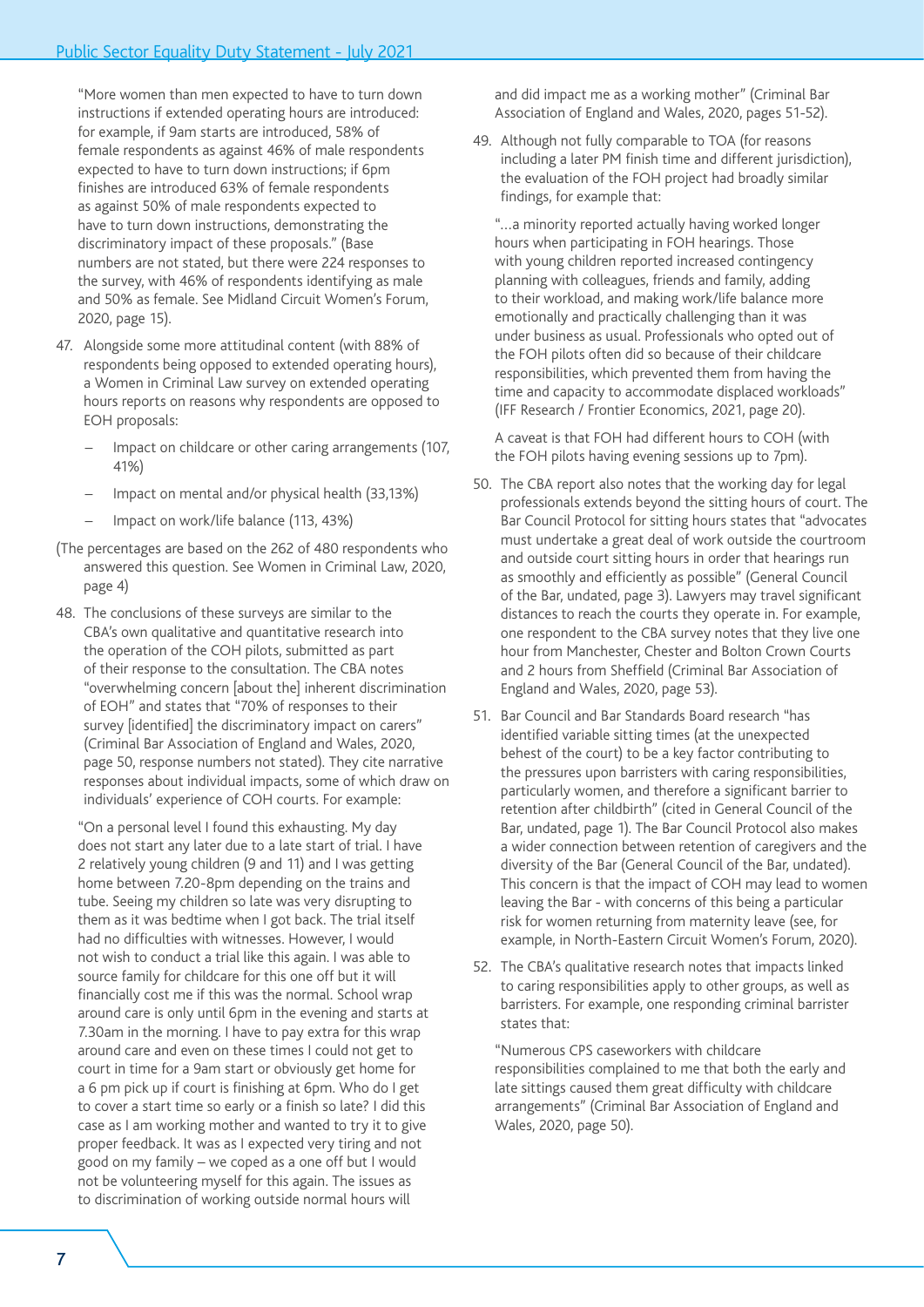- 53. This observation is supported by the response from the FDA union (representing Crown Prosecution Service members) which states that "the CPS Crown Advocates undertaking these cases, and the paralegals supporting them, are more likely to be female and BAME" (FDA, 2020).
- 54. These impacts were identified in relation to the piloted model, set out in the consultation. The remote model appears to largely mitigate negative impacts because the earlier starts or later finishes would be offset by savings in travel time.

### **Intersectionality**

55. The Criminal Bar Association has also suggested, in its report submitted to HMCTS as part of its consultation response, that gender discrimination (or sex discrimination, if linked to the protected characteristics in the Equality Act) can intersect with race discrimination, noting that:

"…there is no proposal to extend EOH to lengthy or 'complex' cases. We question….this strategy from the perspective of racial disparity. The professions and judiciary are predominantly white and male at the more senior levels (dealing with more complex cases) and more diverse in the magistrates and at a junior level for counsel in the crown court. We question why a discriminatory working practice is being foisted onto a targeted section of the criminal justice system workforce" (Criminal Bar Association of England and Wales, 2020, page 30).

56. This conclusion draws on Bar Standards Board reporting on gender and ethnicity, which describes how:

"…the makeup of the Bar by gender and ethnicity differs substantially by seniority, area of practice, and practising status. For example, women make up 37.6% of the practising Bar, but make up 32.7% of barristers of 15 or more years of call, and 45.7% of barristers under 15 years of call. Differences also exist for ethnicity, although these are not as notable as those for gender" (Bar Standards Board, 2020b, page 13).

- 57. We note the data on the diversity of the Bar and the possibility that there may be a particular impact on female BAME lawyers.
- 58. In line with our coverage on the impact of caring responsibilities, our assessment is that such 'intersectional' impacts would be mitigated by the remote working model.

### **Impacts of remote working model**

59. The remote working model may have impacts on some disabled people, for example some people with sensory impairments or neurodiverse people. This is discussed further in our separate PSED statement on remote working. Broadly, any such impacts should be mitigated by the provision of reasonable adjustments for disabled people. Judges have the discretion to move cases into a standard physical court list.

## Harassment and victimisation

60. We do not consider there to be a risk of harassment or victimisation as a result of these proposals.

## Advancing equality of opportunity

- 61. Consideration has been given to how TOA will impact on the duty to advance equality of opportunity by meeting the needs of court users and those working in courts who share a protected characteristic compared with those who do not.
- 62. With the piloted model, there may be potential benefits from being able to attend court at different times. As part of its 'balanced scorecard' across different impact domains, the FOH evaluation found an indicatively positive effect on access to justice, with some evidence of reductions in time taken off work and improvements to perceived convenience of hearing times and travel to and from court. The FOH pilots also found to have some positive impact relating to public user satisfaction with case outcome, their perceptions of quality of justice, and reduced average waiting times. Within the FOH evaluation, these are seen as general benefits, so would apply to public users with different protected characteristics (IFF Research / Frontier Economics, 2021). In much earlier trials of extending operating hours models "defendants who were employed during traditional work hours were felt to welcome the opportunity to attend court early" (Rahim and all, 2013, page 17). There was also small-scale evidence from the Croydon extended hours pilots, with 3 (of 7) disabled respondents preferring a Shift Session Court time (two jurors & advocate), for reasons including managing work and illness (London Criminal Justice Partnership, 2011, page 33).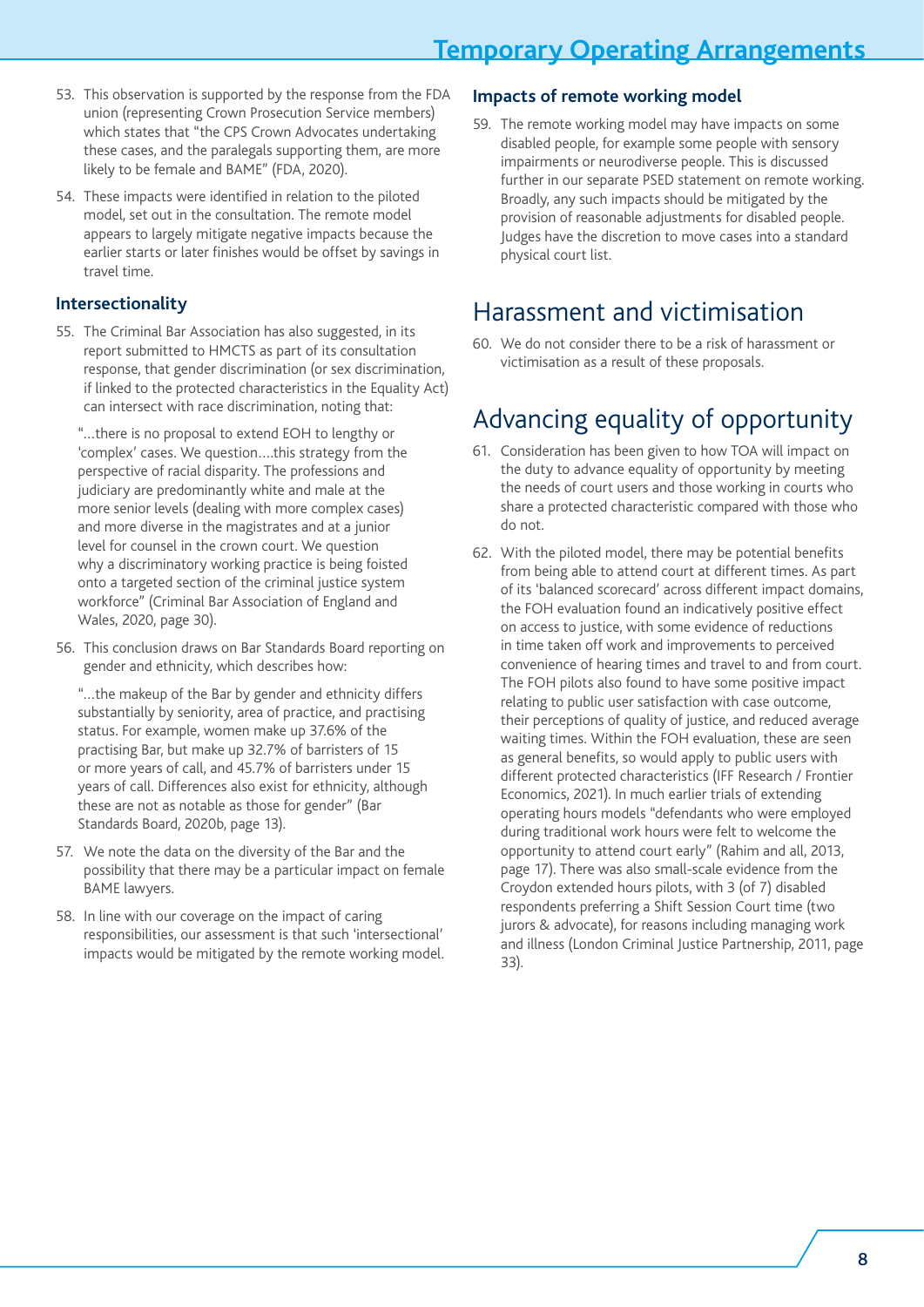- 63. Being able to attend an AM or PM trial, rather than standard hours, might be of value to those seeking to balance work and family/care responsibilities (proportionately more women than men). However, we do note consultation feedback which counters this view, as discussed in detail above. For example, the Criminal Bar Association points out that "unlike, for example, nurses, or doctors or other shift workers, there is no certainty of or advance scheduling for criminal lawyers and specifically not for the cohort of cases targeted by EOH" (Criminal Bar Association of England and Wales, 2020, page 29). This could potentially also apply with the remote working model, but as discussed earlier, savings in travel time could be positive for those with caring responsibilities (see for example, Women in Criminal Law, 2021).
- 64. A proportion of court users should potentially benefit from the increased capacity provided by TOA, which will support efforts to: reduce caseloads, reduce waiting times, and by extension improve access to justice. In much earlier trials of extending operating hours models, staff speculated that "an extended court was more likely to conclude a case quicker, and so would benefit victims and witnesses as they would not have to return to court on another day" (Rahim and all, 2013, page 18). Such benefits might be especially felt by those with certain mental health issues, such as anxiety (long-term mental health conditions, with a substantial impact on daily life, are a disability, as defined in the Equality Act).
- 65. By reducing the need to travel to court, the remote working model may advance equality of opportunity for those with disabilities or health conditions which make travel to court difficult or stressful (the disability protected characteristic) and pregnant women or those with small children (the pregnancy and maternity protected characteristic).

## Fostering good relations

- 66. Consideration has been given to how these proposals impact on the duty to foster good relations between people with different protected characteristics. Fostering good relations is particularly about the need to tackle prejudice and promote understanding between people who share a protected characteristic and those who do not.
- 67. Consultation responses have referred to this aim of the Equality Act, but have not suggested any particular (positive or adverse) equality impacts linked to it. Our assessment remains that, for the remote working model as well as the piloted model, TOA will not have significant impacts relating to this aim.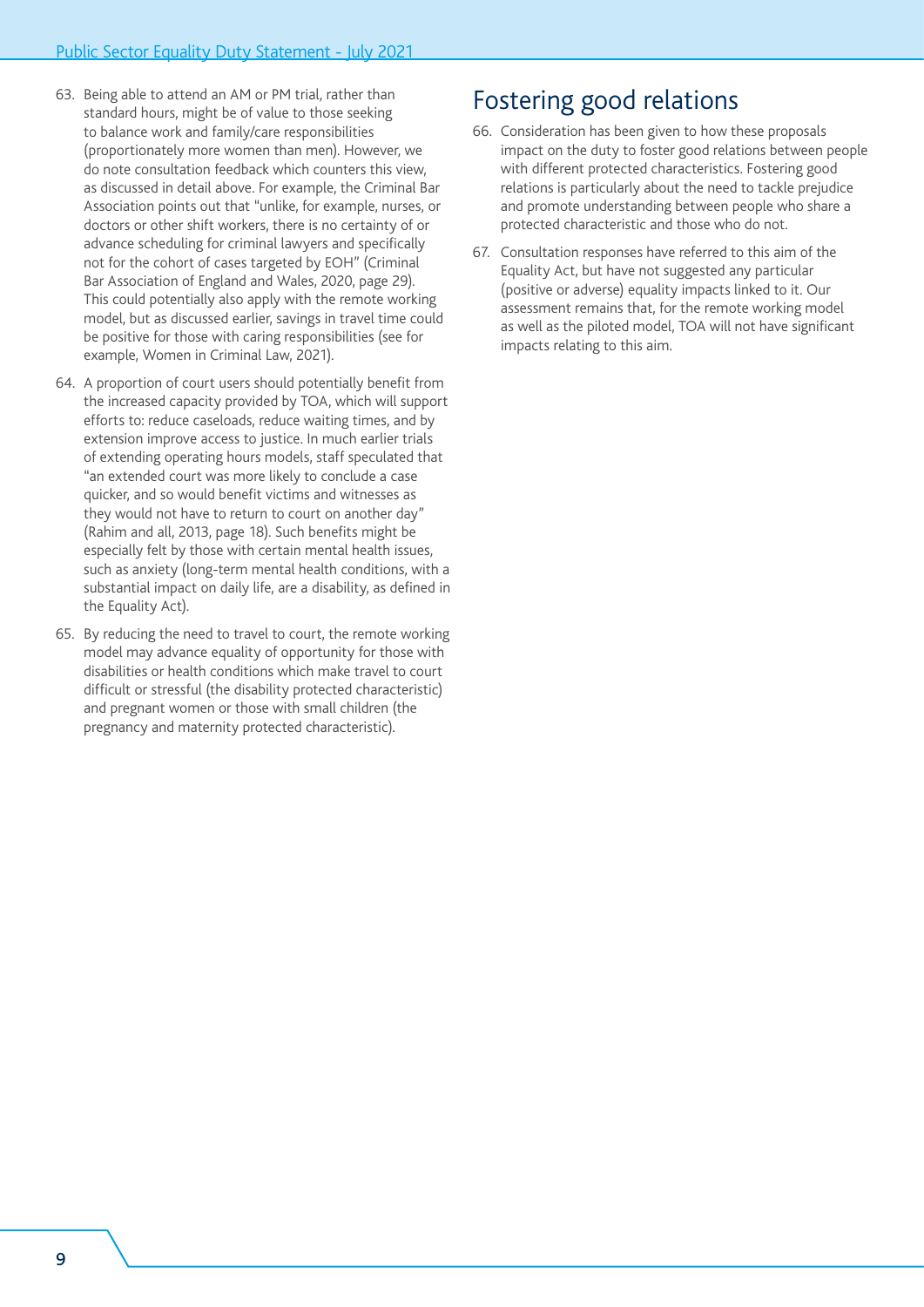# <span id="page-12-0"></span>**Overall assessment**

- 68. The evidence suggests some potential for positive impacts, linked to advancing equality of opportunity; and adverse impacts, linked to indirect discrimination.
- 69. Positive impacts include the benefits of increased court capacity and the argument that further delays will be especially stressful for people with mental health issues (long-term mental health issues fall within the definition of the disability protected characteristic). AM or PM court timings may also be preferred by some users.
- 70. A frequently cited concern is around the potential for indirect sex discrimination, linked to impacts on people with caring responsibilities. Much of the external evidence focuses on the impacts on female legal professionals. The potential for indirect sex discrimination was acknowledged in the previous version of this equality statement but has been amplified and expanded by the further feedback received as a part of the consultation. For example, the CBA survey contains evidence on how long travel times to court can exacerbate adverse impacts on barristers with caring responsibilities.
- 71. The consultation responses also refer to the potential for adverse impacts that were not identified in the earlier version of the PSED statement. This includes the CBA's suggestion that race and sex discrimination can intersect, with the risk of a 'double impact' on BAME female legal professionals.
- 72. The consultation responses have, moreover, drawn out additional themes relating to potential adverse impacts on other groups, for example victims and witnesses. These again link to the potential for indirect sex (and potentially also age) discrimination.
- 73. Responses also mentioned possible public health issues, which links to protected characteristics because seriousness of COVID-19 infection is linked to age, disability, race and sex.
- 74. Overall, the consultation has drawn out more evidence and feedback on potential adverse impacts. It also drew views on the effectiveness of the proposed ways of mitigating adverse impacts. For both these reasons (and because of the introduction of a remote working option), the mitigations, set out in the earlier version of this equality statement, have been revisited.
- 75. Key mitigations are listed below with paragraph numbers linking to the corresponding impacts. An annex summarises impacts and mitigations.
	- a) The development of a remote working TOA model, which would create savings in travel time to offset earlier start or finish times. This aims to mitigate the adverse impacts on those with caring responsibilities which were raised in consultation responses. (See paragraphs 15-16, 40-57.) It is, however, acknowledged that, as reflected in a growing evidence base, this model could be associated with other equality impacts, especially for disabled people. These are discussed in our pre-existing equality statement on remote hearings.
	- b) The other proposed approach to TOA involves using each TOA court with one or more standard operating hours court in each crown court centre. This would address backlogs, but courts would still have more standard operating hours provision. (See paragraphs 15-57.)
	- c) In both approaches, parties attend a further hearing in advance of trial where a judge can review whether a case should be listed into a standard hours court or is suitable to be listed into a TOA court. Parties may also make representations to the judge about which of these listing approaches is suitable. (See paragraphs 15-17, 26-32, 39 -59.)
	- d) There are provisions in place for practitioners to make an application to move a case listed in a TOA court to a standard hours court should attendance at a TOA AM or PM session become impractical, supported by reasons. (See paragraphs 15-17, 26-32, 39-59.) There was feedback on this proposed mitigation within the consultation, with CBA commenting that:

"We observe that this proposed 'mitigation' is both unworkable and itself discriminatory, effectively placing barristers with caring responsibilities (which HMCTS accept will be disproportionately female) in the invidious position of a conflict with their lay client in relation to proximity of trial date, and of ventilating their personal circumstances in public criminal proceedings" (Criminal Bar Association of England and Wales, 2020, page 7).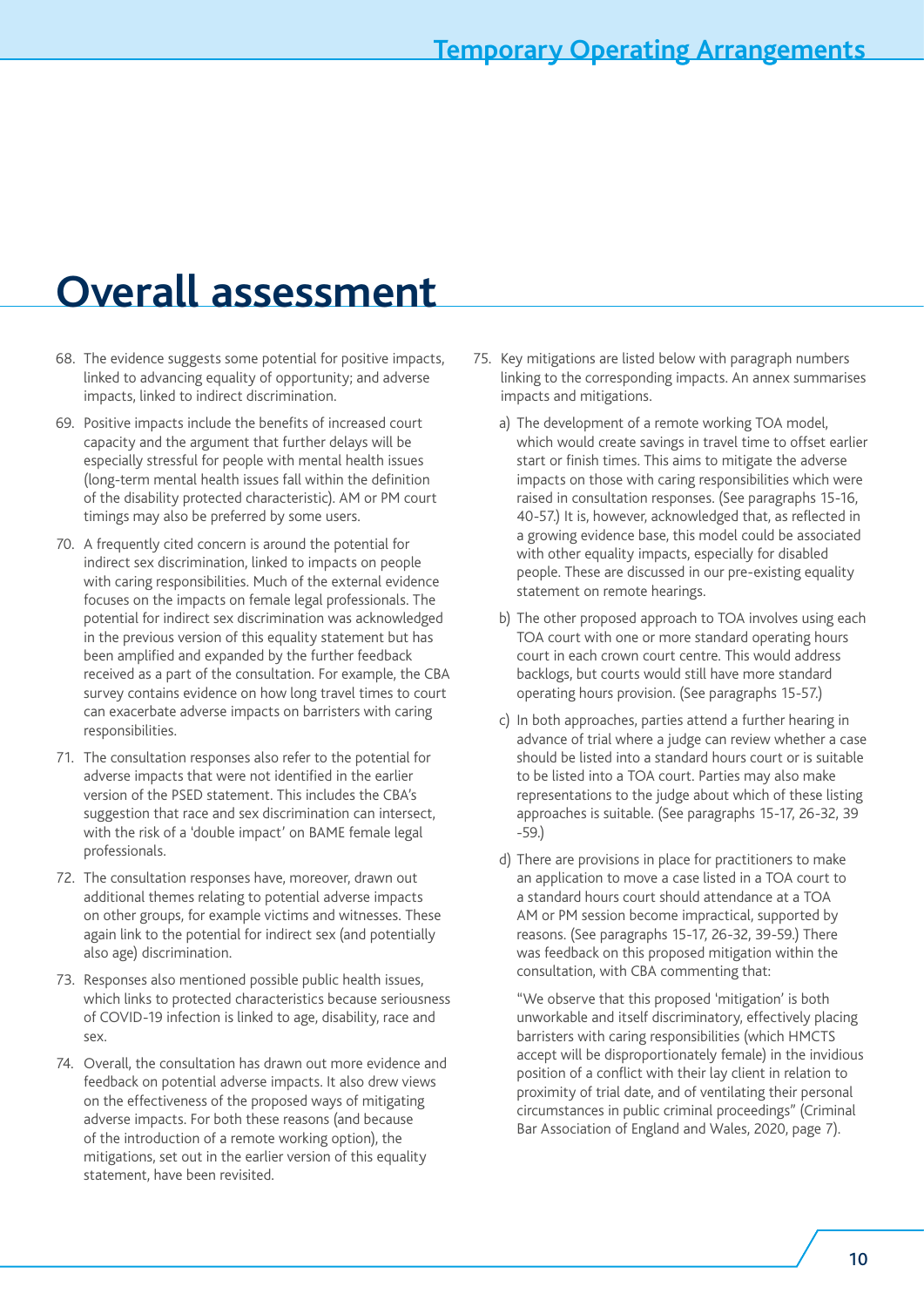- e) HMCTS is committed to fully resourcing any court that wishes to adopt TOA, whether this be in the form of court clerks, jury support, ushering or any combination of these. This extra staffing will mitigate against some impacts on witnesses, jurors, defendants, and by extension, on legal professionals. HMCTS will attempt to ensure delay and negative impacts are minimised by: ensuring courts run more smoothly; that witnesses understand what is happening on the day; that jurors have sufficient information and support to ensure they are in the right place at the right time; and that there is proper liaison with legal representatives to assist defendants. (See paragraphs 26 to 32.)
- f) HMCTS will ensure, through the operation of effective Local Implementation Teams (LITs), that there is an ongoing assessment of the efficacy of TOA at each court. This will ensure that the approach to adopting TOA in these locations is informed by those involved in operating them. The approach has been designed to allow for local flexibility in the application of TOA, to assist with this. The LITs will also consider whether the expected benefits are being achieved. They will also continuously review the equality impacts and ensure any adverse impacts are addressed and mitigated as far as possible. It has been suggested that local Chambers' Equality & Diversity Officers should be invited to join the LITs to provide going input, and HMCTS is happy to encourage this approach. (See paragraphs 15-59.)
- g) The model of a TOA court, is a four-hour trial session with approximately half an hour break. The length of breaks is a judicial decision, but HMCTS will ensure that the importance of breaks is clear to courts wishing to adopt TOA. (See paragraph 25.)
- h) Effective case management and pre-trial engagement will be key to understanding the needs of victims witnesses and defendants in each case and, through the LITs, HMCTS will encourage effective communication (with CPS, witness care and defence solicitors in particular) to ensure the best possible arrangements are in place for witnesses to give evidence in as safe and timely manner as possible. (See paragraphs 26 to 32, 39.)
- i) HMCTS will work closely with Citizens Advice Witness Service to identify locations where the risk of having insufficient cover from the Witness Service is greatest. Where this is the case, HMCTS staff, such as ushers who are trained in the management of witnesses, will provide cover at times of day when Witness Service staff are not available. (The last two points point are not relevant to the remote hearings model, as it would not usually involve witnesses). (See paragraphs 29 to 30.)
- j) HMCTS will undertake health and safety risk assessments at any site choosing to adopt TOA. These assessments will take account of potential increases in footfall and occupancy at certain times of day because of the increased number of trials in progress. Adjustments will be made accordingly, including where necessary, additional cleaning. (See paragraph 18.)
- k) The TOA model provides for cleaning of the TOA courtroom over the course of an hour between the sessions. This cleaning, to the standard expected at the end of any court day in the context of the pandemic, will be carried out as standard at any TOA court. (See paragraph 18.)
- l) On days of religious observance (the religion and belief characteristic), provision is already made, in standard hours courts, for Islamic prayers and (in winter) for the Jewish sabbath. There are therefore existing accommodations in place for Friday afternoon religious observance. The TOA PM session simply extends the time period for which such accommodations are needed. (See paragraph 17.)
- m)Reasonable adjustments should be considered for disabled people where requested, and HMCTS has existing processes in place to enable this. (See paragraphs 25, 39 and 59.)
- 76. We have listened to concerns and acknowledge the potential impacts and have identified mitigations which can be put in place. Our assessment is that TOA is a proportionate response given the overriding need for local courts to decide how best to respond to the pandemic. It also takes into account the following safeguards:
	- TOA is designed as a temporary response to COVID-19, and is time limited
	- Use of either TOA model will be a local judicial decision, informed by appropriate local engagement with external stakeholders such as victim and witness services and legal chambers
	- In either of the proposed models, TOA court will be used with one or more courts operating standard hours
	- Provisions are in place through the future trial reviews to enable parties to request a case is listed into a TOA court session or a standard hours session
	- There are provisions in place once a case is listed for parties to make an application to the court to move the case from a TOA court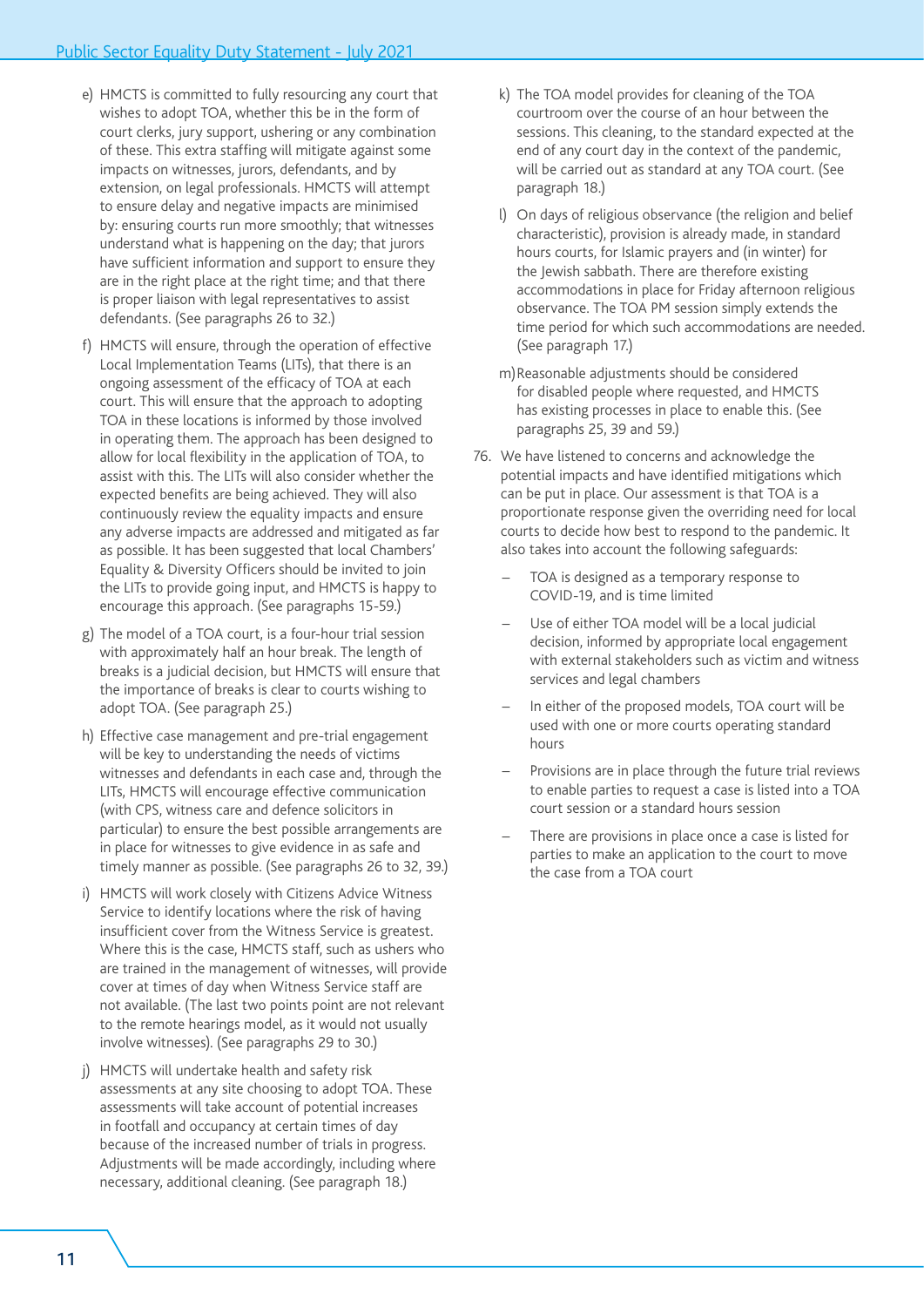77. It is still possible that, for the piloted model, even with these safeguards in place, there may still be some potential for indirect discrimination, with a disproportionate impact on those with caring responsibilities. (For the remote working model, we anticipate that there would be fewer disproportionate impacts). We have therefore considered justification for TOA. The research provides the following argument for TOA:

"COH appears to be an effective way of increasing the capacity of a single courtroom and thus, disposing of cases. Overall COH courtrooms dealt with more trials per day than standard hours courtrooms, with more cracked and effective trials being disposed of in COH courtrooms. As a 'blended approach' the model was found to increase overall capacity of the pilot sites to dispose of cases while maintaining a mix of longer/shorter, complex/simpler, cases" (HMCTS User Experience and Insight, 2020, page 18).

- 78. Reflecting this finding, possible indirect discrimination impacts should be set against the benefits (for victims, witnesses and defendants) of increased capacity, potentially getting cases to court quicker than might otherwise be possible. The scale of such impacts will be determined by local take-up, but TOA provides two models for local courts to address backlogs, and therefore bring benefits for victims, witnesses and defendants.
- 79. However, as acknowledged in the assessment report, case mix needs to be taken into account when assessing the benefits of TOA:

"COH courtrooms disposed of 3.5 trials per room per week … [Analysis] suggests that a standard hours courtroom, operating with the same case mix as a COH courtroom, could dispose of approximately 2.5 trials per room per week" (HMCTS User Experience and Insight, 2020, page 10).

80. The small gain with the original piloted model of around one trial per courtroom per week must be balanced against the potential for indirect discrimination, even after mitigating actions. The remote model may be associated with fewer indirect discrimination impacts – but this is only a working assumption and further evidence and insight would be needed before coming to a more definite view.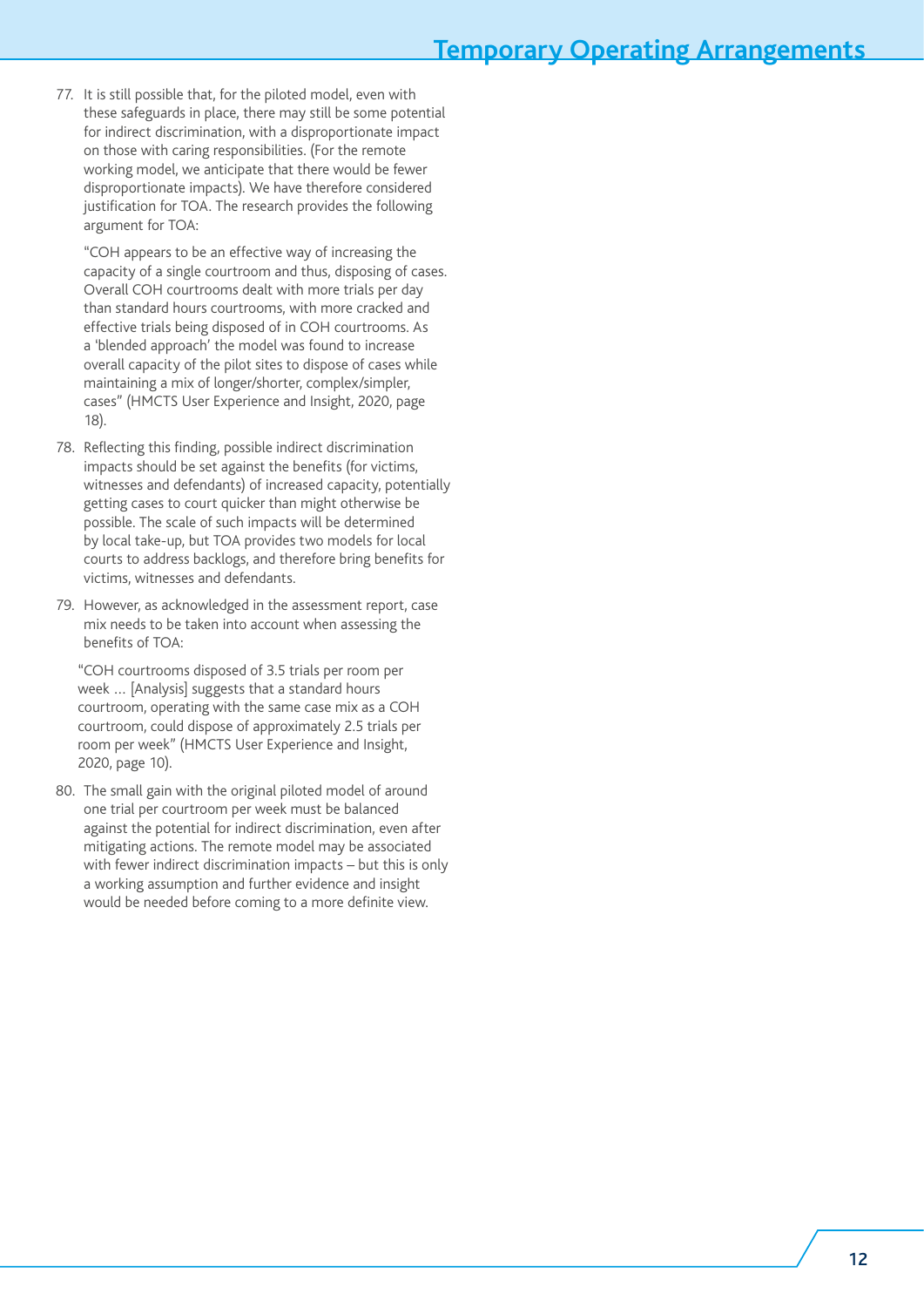# <span id="page-15-0"></span>**Future actions**

- 81. The research findings and this Equality Statement have highlighted the importance of ongoing data collection. The monitoring and review of future use of TOA will form an important part of the process for any courts which use TOA.
- 82. The PSED would still apply to the ongoing operation of TOA courts and HMCTS will need to continue to demonstrate compliance with its obligations under the duty. We intend to collect data to build on the evidence from the pilots, including surveys of legal professionals, at any sites which run TOA sessions. We will seek to gather responses from both legal professionals who do and do not take on TOA cases (via local chambers and communications at participating courts) to ensure that we collect evidence on the full range of perceptions and barriers that legal professionals may face. This will help us further understand user impacts relating to protected characteristics. In addition, HMCTS has a process for local courts and tribunals to consider the PSED whenever changes are being considered or made. This will again provide insights on ongoing local impacts.
- 83. This Equality Statement will therefore evolve. We will continue to explore user impacts and to actively engage with court users to secure constructive feedback, challenges and opportunities that come with any local decisions to take up TOA. We will continually seek to optimise our understanding of equality impacts upon court users through data analysis. This will allow us to review issues, as and when they emerge, and consider mitigating factors that will reduce/remove any such issues.

#### **Review of this statement**

- 84. This Equality Statement has been revisited in the light of feedback from the consultation exercise.
- 85. We will continue to review this Equality Statement as new evidence emerges from any local take-up of the piloted or remote working models. This is in line with the continuing ongoing nature of the PSED.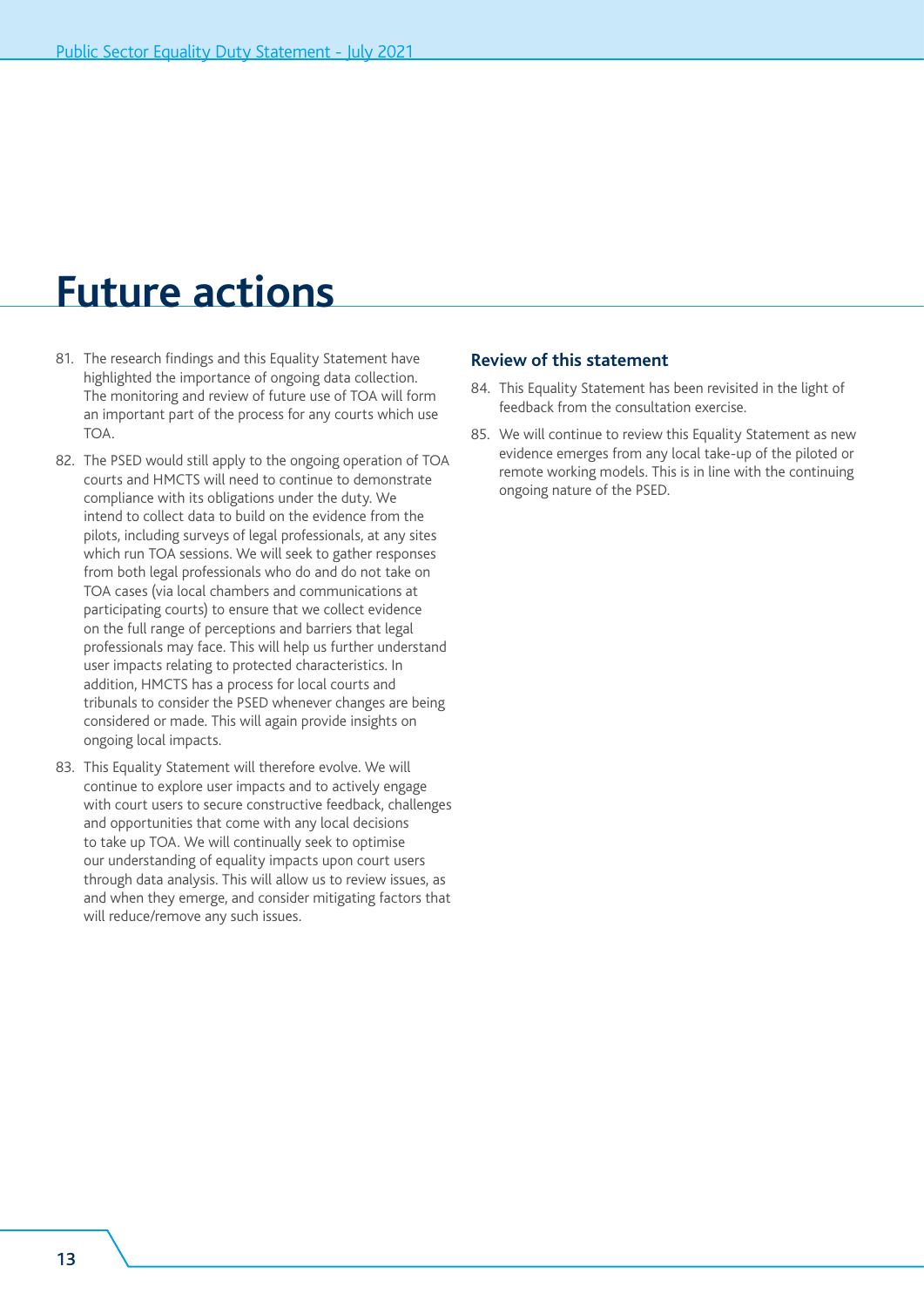# <span id="page-16-0"></span>**References**

Bar Standards Board, Diversity at the Bar 2019 (2020a), at: [https://www.barstandardsboard.org.uk/uploads/](https://www.barstandardsboard.org.uk/uploads/assets/912f7278-48fc-46df-893503eb729598b8/28f8fbfa-3624-4402-9c8f83af837a1e60/Diversity-at-the-Bar-2019.pdf) [assets/912f7278-48fc-46df-893503eb729598b8/28f8fbfa-](https://www.barstandardsboard.org.uk/uploads/assets/912f7278-48fc-46df-893503eb729598b8/28f8fbfa-3624-4402-9c8f83af837a1e60/Diversity-at-the-Bar-2019.pdf)[3624-4402-9c8f83af837a1e60/Diversity-at-the-Bar-2019.pdf](https://www.barstandardsboard.org.uk/uploads/assets/912f7278-48fc-46df-893503eb729598b8/28f8fbfa-3624-4402-9c8f83af837a1e60/Diversity-at-the-Bar-2019.pdf).

Bar Standards Board (2020b), Income at the Bar – by Gender and Ethnicity (Research Report), [https://www.](https://www.barstandardsboard.org.uk/uploads/assets/1ee64764-cd34-4817-80174ca6304f1ac0/Income-at-the-Bar-by-Gender-and-Ethnicity-Final.pdf) [barstandardsboard.org.uk/uploads/assets/1ee64764-cd34-](https://www.barstandardsboard.org.uk/uploads/assets/1ee64764-cd34-4817-80174ca6304f1ac0/Income-at-the-Bar-by-Gender-and-Ethnicity-Final.pdf) [4817-80174ca6304f1ac0/Income-at-the-Bar-by-Gender-and-](https://www.barstandardsboard.org.uk/uploads/assets/1ee64764-cd34-4817-80174ca6304f1ac0/Income-at-the-Bar-by-Gender-and-Ethnicity-Final.pdf)[Ethnicity-Final.pdf.](https://www.barstandardsboard.org.uk/uploads/assets/1ee64764-cd34-4817-80174ca6304f1ac0/Income-at-the-Bar-by-Gender-and-Ethnicity-Final.pdf)

Citizens Advice Witness Service (2020, unpublished), Consultation Response.

Criminal Bar Association of England and Wales (2020), Report of the Criminal Bar Association Working Group on Court Capacity, at: [https://www.criminalbar.com/wp-content/uploads/2020/12/](https://www.criminalbar.com/wp-content/uploads/2020/12/Combined-Report-of-the-CBA-Working-Group-on-Court-Capacity-2.12.20-Further-Diversity-Data-updated-14.12.20-1.pdf) [Combined-Report-of-the-CBA-Working-Group-on-Court-](https://www.criminalbar.com/wp-content/uploads/2020/12/Combined-Report-of-the-CBA-Working-Group-on-Court-Capacity-2.12.20-Further-Diversity-Data-updated-14.12.20-1.pdf)[Capacity-2.12.20-Further-Diversity-Data-updated-14.12.20-1.](https://www.criminalbar.com/wp-content/uploads/2020/12/Combined-Report-of-the-CBA-Working-Group-on-Court-Capacity-2.12.20-Further-Diversity-Data-updated-14.12.20-1.pdf) [pdf.](https://www.criminalbar.com/wp-content/uploads/2020/12/Combined-Report-of-the-CBA-Working-Group-on-Court-Capacity-2.12.20-Further-Diversity-Data-updated-14.12.20-1.pdf)

Equality and Human Rights Commission (2014), Public Sector Equality Duty Guidance, [https://www.equalityhumanrights.](https://www.equalityhumanrights.com/en/advice-and-guidance/public-sector-equality-duty-guidance) [com/en/advice-and-guidance/public-sector-equality-duty](https://www.equalityhumanrights.com/en/advice-and-guidance/public-sector-equality-duty-guidance)[guidance](https://www.equalityhumanrights.com/en/advice-and-guidance/public-sector-equality-duty-guidance).

FDA (2020, unpublished), Consultation Response.

General Council of the Bar (undated), Bar Council Protocol for Court Sitting Hours, at: [https://www.ibc.org.uk/wp-content/](https://www.ibc.org.uk/wp-content/uploads/Sitting-Hours-Protocol-final.pdf) [uploads/Sitting-Hours-Protocol-final.pdf](https://www.ibc.org.uk/wp-content/uploads/Sitting-Hours-Protocol-final.pdf).

HMCTS (2020a), Consultation with Legal Professionals on COVID Operating Hours in the Crown Courts (2020), at: [https://](https://assets.publishing.service.gov.uk/government/uploads/system/uploads/attachment_data/file/939710/COH_consultation_document.pdf) [assets.publishing.service.gov.uk/government/uploads/system/](https://assets.publishing.service.gov.uk/government/uploads/system/uploads/attachment_data/file/939710/COH_consultation_document.pdf) [uploads/attachment\\_data/file/939710/COH\\_consultation\\_](https://assets.publishing.service.gov.uk/government/uploads/system/uploads/attachment_data/file/939710/COH_consultation_document.pdf) [document.pdf](https://assets.publishing.service.gov.uk/government/uploads/system/uploads/attachment_data/file/939710/COH_consultation_document.pdf).

HMCTS (2020b), Court and Tribunal Recovery Update in Response to Coronavirus, at: [https://www.gov.uk/government/](https://www.gov.uk/government/publications/court-and-tribunal-recovery-update-in-response-to-coronavirus) [publications/court-and-tribunal-recovery-update-in-response](https://www.gov.uk/government/publications/court-and-tribunal-recovery-update-in-response-to-coronavirus)[to-coronavirus](https://www.gov.uk/government/publications/court-and-tribunal-recovery-update-in-response-to-coronavirus).

HMCTS User Experience and Insight (2020), COVID Operating Hours (COH) Crown Court Pilot Assessment Final Report, at: [https://assets.publishing.service.gov.uk/government/uploads/](https://assets.publishing.service.gov.uk/government/uploads/system/uploads/attachment_data/file/939440/COVID_operating_hours_assessment_report.pdf) [system/uploads/attachment\\_data/file/939440/COVID\\_](https://assets.publishing.service.gov.uk/government/uploads/system/uploads/attachment_data/file/939440/COVID_operating_hours_assessment_report.pdf) [operating\\_hours\\_assessment\\_report.pdf.](https://assets.publishing.service.gov.uk/government/uploads/system/uploads/attachment_data/file/939440/COVID_operating_hours_assessment_report.pdf)

IFF Research / Frontier Economics (2021, publication forthcoming), Flexible Operating Hours Pilot Evaluation.

London Criminal Justice Partnership (2011), Court Double Shift Sittings: Evaluation Report, at: [https://insidehmcts.blog.gov.uk/](https://insidehmcts.blog.gov.uk/wp-content/uploads/sites/171/2017/07/Court-Double-Shift-Sittings-Evaluation-Report.pdf) [wp-content/uploads/sites/171/2017/07/Court-Double-Shift-](https://insidehmcts.blog.gov.uk/wp-content/uploads/sites/171/2017/07/Court-Double-Shift-Sittings-Evaluation-Report.pdf)[Sittings-Evaluation-Report.pdf](https://insidehmcts.blog.gov.uk/wp-content/uploads/sites/171/2017/07/Court-Double-Shift-Sittings-Evaluation-Report.pdf).

Midland Circuit Women's Forum (2020), Report on Court Extended Operating Hours Proposals, provided by e-mail.

North-Eastern Circuit Women's Forum (2020), Extended Operating Hours: A Risk Assessment, downloaded from: [https://www.](https://www.google.com/url?sa=t&rct=j&q=&esrc=s&source=web&cd=&cad=rja&uact=8&ved=2ahUKEwintM6R2_bxA) [google.com/url?sa=t&rct=j&q=&esrc=s&source=web&cd=&](https://www.google.com/url?sa=t&rct=j&q=&esrc=s&source=web&cd=&cad=rja&uact=8&ved=2ahUKEwintM6R2_bxA) [cad=rja&uact=8&ved=2ahUKEwintM6R2\\_bxAhWOf-](https://www.google.com/url?sa=t&rct=j&q=&esrc=s&source=web&cd=&cad=rja&uact=8&ved=2ahUKEwintM6R2_bxA)[MAKHaDmDTcQFjAAegQIDxAD&url=https%3A%2F%2Fwww.](https://www.google.com/url?sa=t&rct=j&q=&esrc=s&source=web&cd=&cad=rja&uact=8&ved=2ahUKEwintM6R2_bxA) [northeasterncircuit.co.uk%2Fseecmsfile%2F%3Fid%3D905&us](https://www.google.com/url?sa=t&rct=j&q=&esrc=s&source=web&cd=&cad=rja&uact=8&ved=2ahUKEwintM6R2_bxA)[g=AOvVaw3MuHkEhezOa9eootLmNNQg](https://www.google.com/url?sa=t&rct=j&q=&esrc=s&source=web&cd=&cad=rja&uact=8&ved=2ahUKEwintM6R2_bxA)

Office for National Statistics (2016), Women shoulder the responsibility of 'unpaid work,' download of data from table entitled 'Average hours of unpaid work done per week in each category for men and women, UK, 2015,' at: [https://www.ons.gov.uk/employmentandlabourmarket/](https://www.ons.gov.uk/employmentandlabourmarket/peopleinwork/earningsandworkinghours/articles/womenshouldertheresponsibilityofunpaidwork/2016-11-10) [peopleinwork/earningsandworkinghours/articles/](https://www.ons.gov.uk/employmentandlabourmarket/peopleinwork/earningsandworkinghours/articles/womenshouldertheresponsibilityofunpaidwork/2016-11-10) [womenshouldertheresponsibilityofunpaidwork/2016-11-10](https://www.ons.gov.uk/employmentandlabourmarket/peopleinwork/earningsandworkinghours/articles/womenshouldertheresponsibilityofunpaidwork/2016-11-10).

Office for National Statistics (2021), Coronavirus (COVID-19) Roundup, updated 9 April 2021, at: [https://](https://www.ons.gov.uk/peoplepopulationandcommunity/healthandsocialcare/conditionsanddiseases/articles/coronaviruscovid19/latestinsights) [www.ons.gov.uk/peoplepopulationandcommunity/](https://www.ons.gov.uk/peoplepopulationandcommunity/healthandsocialcare/conditionsanddiseases/articles/coronaviruscovid19/latestinsights) [healthandsocialcare/conditionsanddiseases/articles/](https://www.ons.gov.uk/peoplepopulationandcommunity/healthandsocialcare/conditionsanddiseases/articles/coronaviruscovid19/latestinsights) [coronaviruscovid19roundup/2020-03-26](https://www.ons.gov.uk/peoplepopulationandcommunity/healthandsocialcare/conditionsanddiseases/articles/coronaviruscovid19/latestinsights).

Rahim, N, Kenny, T, Owen, R, Turley, C, McNaughton Nicholls, Jago, N, Keeble, J and Roberts, J (2013), Process Evaluation of the Flexible Criminal Justice System Pilots, at: [https://assets.](https://assets.publishing.service.gov.uk/government/uploads/system/uploads/attachment_data/file/260703/process-evaluation-cjs-pilots.pdf) [publishing.service.gov.uk/government/uploads/system/uploads/](https://assets.publishing.service.gov.uk/government/uploads/system/uploads/attachment_data/file/260703/process-evaluation-cjs-pilots.pdf) [attachment\\_data/file/260703/process-evaluation-cjs-pilots.pdf](https://assets.publishing.service.gov.uk/government/uploads/system/uploads/attachment_data/file/260703/process-evaluation-cjs-pilots.pdf).

Victims' Commissioner for England and Wales (2020), VC responds to HMCTS rapid consultation on 'Covid Operating Hours,' at: [https://victimscommissioner.org.uk/policies/vc](https://victimscommissioner.org.uk/policies/vc-responds-to-hmcts-rapid-consultation-on-covid-operati)[responds-to-hmcts-rapid-consultation-on-covid-operating](https://victimscommissioner.org.uk/policies/vc-responds-to-hmcts-rapid-consultation-on-covid-operati)[hours/](https://victimscommissioner.org.uk/policies/vc-responds-to-hmcts-rapid-consultation-on-covid-operati).

Women in Criminal Law (2020), Women in Criminal Law Survey on Extended Operating Hours, at: [https://www.criminalbar.com/](https://www.criminalbar.com/wp-content/uploads/2020/09/WICL-EOH-Report-Results1.pdf) [wp-content/uploads/2020/09/WICL-EOH-Report-Results1.pdf](https://www.criminalbar.com/wp-content/uploads/2020/09/WICL-EOH-Report-Results1.pdf).

Women in Criminal Law (2021), Survey on CVP/Remote Hearings: Executive Summary, downloaded from: [https://www.](https://www.womenincriminallaw.com/so/13NeAPhAw?languageTag=en#/main) [womenincriminallaw.com/so/13NeAPhAw?languageTag=en#/](https://www.womenincriminallaw.com/so/13NeAPhAw?languageTag=en#/main) [main.](https://www.womenincriminallaw.com/so/13NeAPhAw?languageTag=en#/main)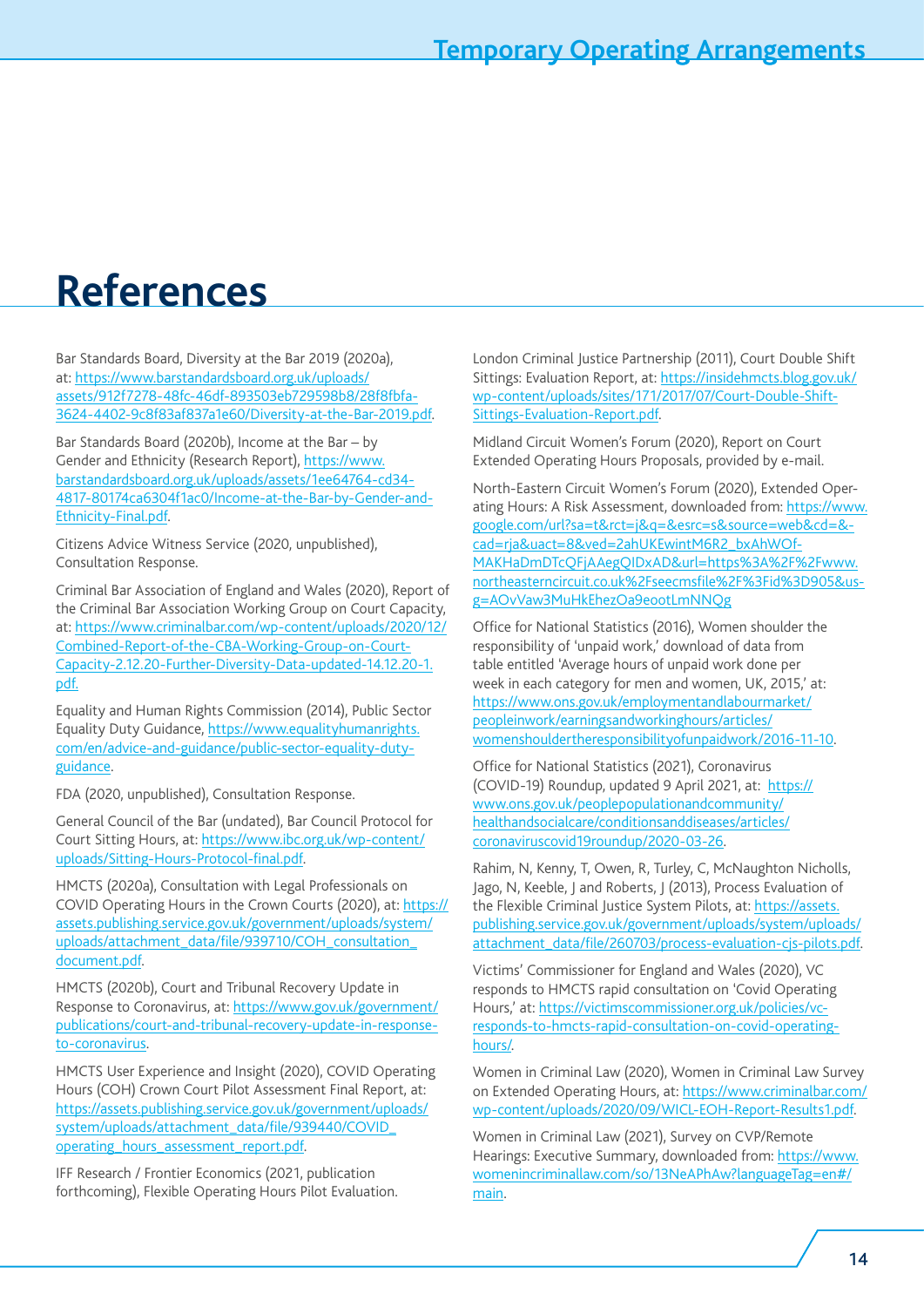# <span id="page-17-0"></span>**Annex:** Mitigations

The table below shows possible indirect discrimination impacts alongside mitigations. The mitigations are listed at paragraph 75 above.

In addition to the mitigations shown in the table, the timebound nature of TOA would also act to mitigate any adverse impacts.

| Paragraph(s) of<br><b>Equality Statement</b> | Impact                                                                                                                                                                                                   | <b>Protected characteristics</b>                                                                                         | <b>Mitigation</b><br>(see paragraph 75) |
|----------------------------------------------|----------------------------------------------------------------------------------------------------------------------------------------------------------------------------------------------------------|--------------------------------------------------------------------------------------------------------------------------|-----------------------------------------|
| $15-16, 40 - 57$                             | Impact on legal professionals with caring<br>responsibilities, including on career and work-life<br>balance and career.                                                                                  | Sex, race (intersecting with sex<br>for female legal professionals<br>from BAME backgrounds),<br>pregnancy and maternity | a, b, c, d, f                           |
| 17                                           | Later finish times affecting the observation of holy<br>days                                                                                                                                             | Religion and belief                                                                                                      | b, c, d, f, l                           |
| 18                                           | Public health implications of having two trials,<br>within the same courtroom, on the same day.                                                                                                          | Age, disability, race, sex                                                                                               | a, f, j, k                              |
|                                              | This has an equality dimension as people with<br>certain shared protected characteristics are at<br>greater risk of serious health impacts from Covid-19<br>infection                                    |                                                                                                                          |                                         |
| 25                                           | Tiredness and other impacts associated with not<br>having breaks in sessions                                                                                                                             | Disability, age, pregnancy and<br>maternity                                                                              | a, g, m                                 |
| $26 - 32$                                    | Impacts on victims and witnesses, including:<br>'hard stops' at the end of the day, meaning<br>$\bullet$<br>giving evidence on multiple days<br>less time with lawyers and witness services<br>$\bullet$ | Sex and potentially other<br>characteristics                                                                             | c, d, e, f, h, i                        |
| 39 and 59                                    | Participants' having accessibility challenges,<br>associated with remote working                                                                                                                         | Disability, age                                                                                                          | c, d, f, h, m                           |